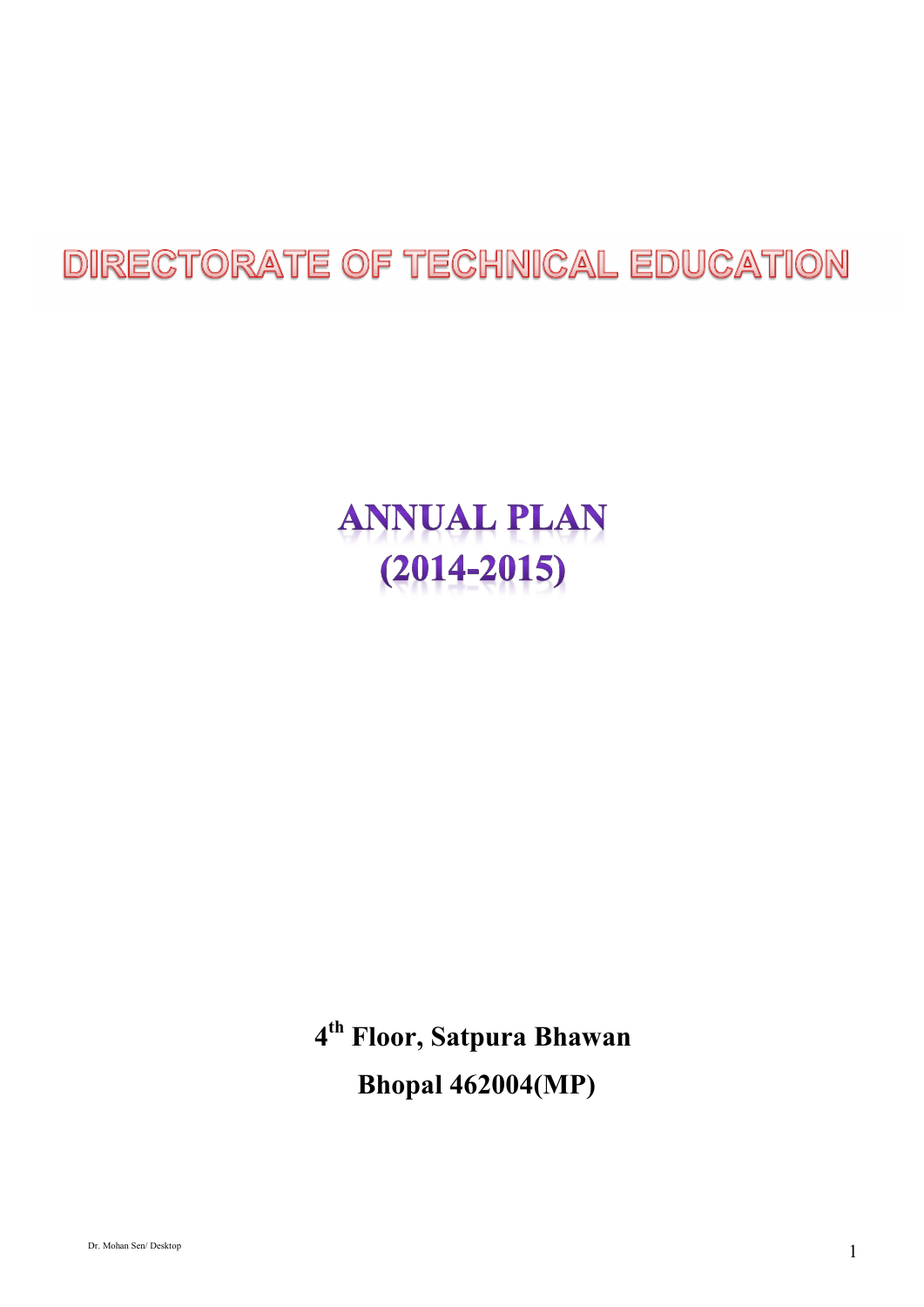# **Contents**

| S.No. | <b>Particulars</b>                            | Page           |
|-------|-----------------------------------------------|----------------|
|       |                                               | No.            |
| 1.    | Background                                    | 3              |
| 2.    | Major activities undertaken by the department | 3              |
| 3.    | <b>Status of State</b>                        | 3              |
| 4.    | Vision, Mission and Strategy                  | 4              |
| 5.    | Objectives                                    | $\overline{4}$ |
| 6.    | Goals/outputs/outcome                         | 5              |
| 7.    | Key Challenges and policy issues              | 5              |
| 8.    | Performance of 2012-13 Annual Plan            | 6              |
| 9.    | Performance of 2013-14 Annual Plan            | 7              |
| 10.   | Annual Plan 2014-15                           | $8 - 28$       |
| 11    | Annexure I, IIA & IIB                         | 29-51          |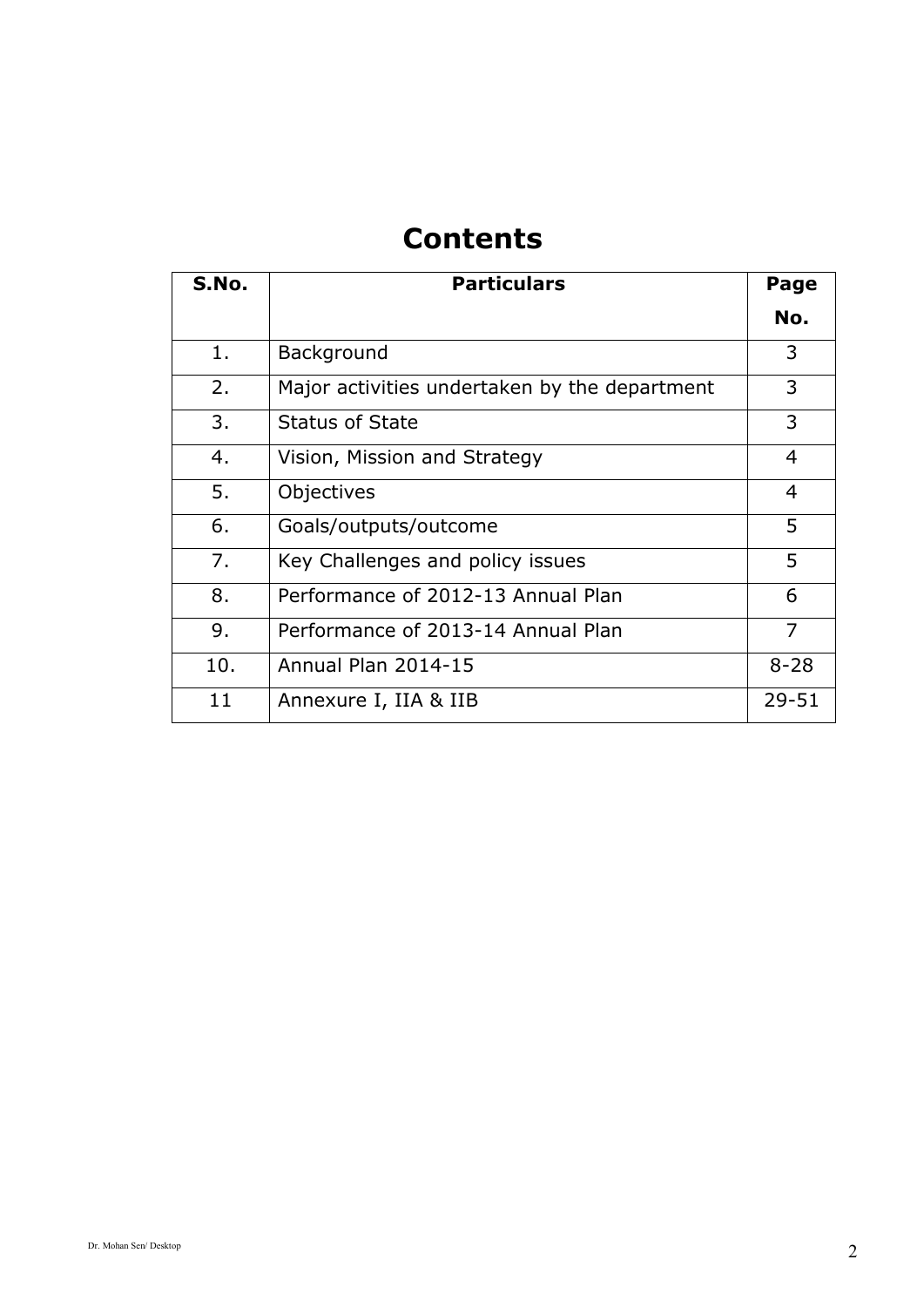#### **1. Background**

The annual plan for the year 2014-15 is mainly drafted to cater to the need of the quality education to its students, building the required infrastructure and moving towards developing interest in research and innovation. The thrust of the twelfth plan is consolidating and improving the capacity and quality of existing technical institutes. The shortage of faculty and lack of infrastructure in state run engineering and polytechnics colleges are the major hurdles in matching the developments in technology. The directorate of technical education is working hard to overcome the shortage of faculty through e-vaani (e-lecture) scheme for polytechnics launched by Hon. Chief Minister of Madhya Pradesh on 26<sup>th</sup> August 2013. The efforts are being made to provide internet connectivity of 10 mbps to each & every colleges run by DTE. The annual plan 2014-15 is prepared keeping in mind the Jan Sankalp 2013 and Vision Document 2018 of the Government of Madhya Pradesh.

#### **2. Major Activities undertaken by the department**

- Counselling for admission in technical courses
- Governance of Technical Institutes

#### **3. Status of the State ( in Comparison to All India)**

|                   |                     | other leading States             | <b>Comparison of Growth in Technical Education with</b> |                                  |
|-------------------|---------------------|----------------------------------|---------------------------------------------------------|----------------------------------|
| <b>State</b>      | <b>Polytechnics</b> | <b>Seats</b><br><b>Available</b> | <b>Engineering</b><br><b>Colleges</b>                   | <b>Seats</b><br><b>Available</b> |
| <b>Tamil Nadu</b> | 481                 | 170909                           | 498                                                     | 205463                           |
| Maharastra        | 483                 | 173802                           | 365                                                     | 154827                           |
| Andhra            | 249                 | 71280                            | 643                                                     | 235000                           |
| Karnataka         | 211                 | 61832                            | 161                                                     | 96460                            |
| UP                | 211                 | 64665                            | 329                                                     | 136417                           |
| Rajasthan         | 172                 | 46651                            | 131                                                     | 61000                            |
| MP                | 108                 | 19816                            | 215                                                     | 101535                           |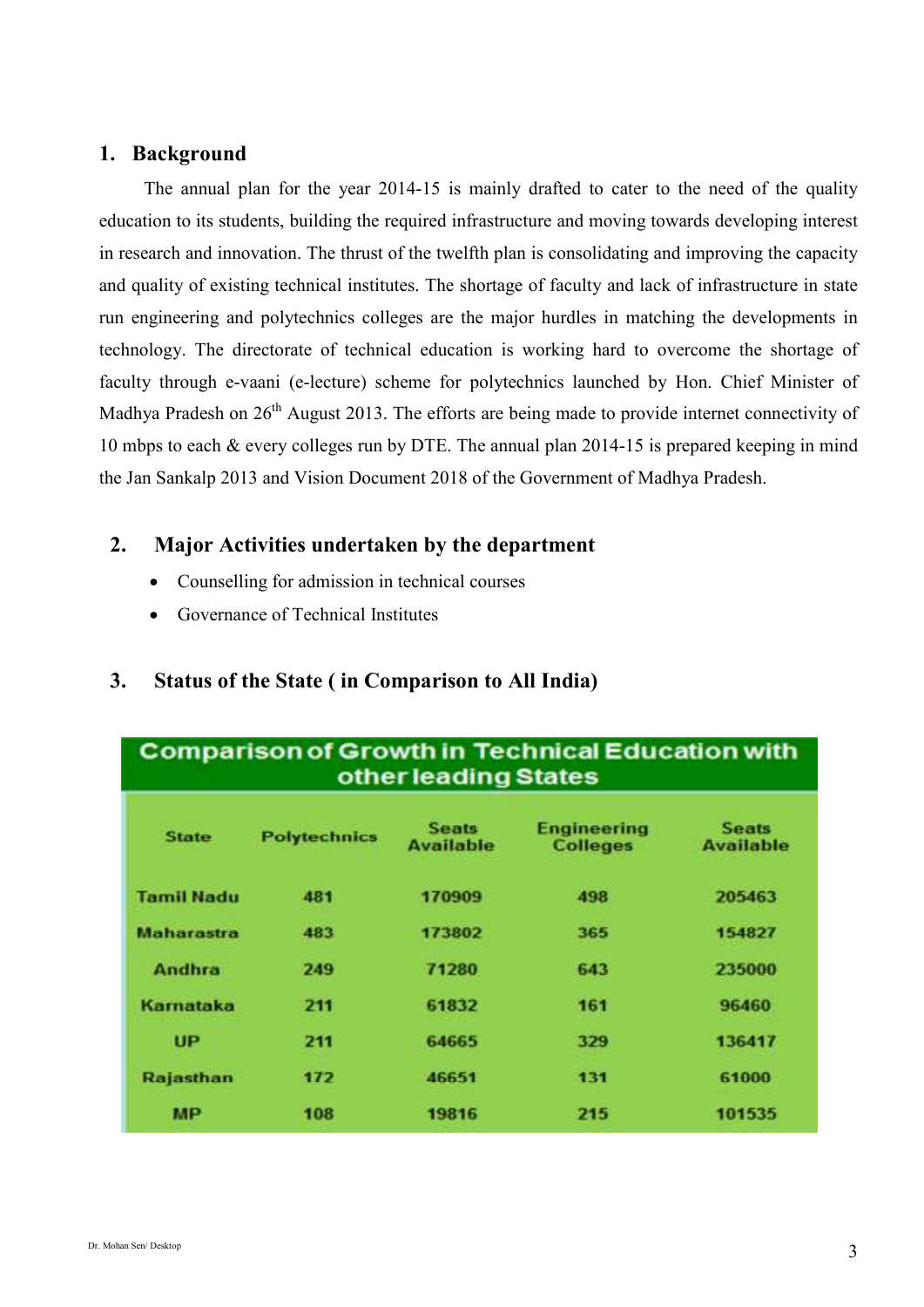#### **4. Vision, Mission and Strategy**

#### **Vision:**

- Need to transform our institutions from centres of knowledge dissemination to hubs of knowledge creation
- To initiate new Diploma/UG/PG/ programs in state run engineering and polytechnic colleges.
- To oversee the transformation of professional courses as per the need of industries.

#### **Mission:**

- To ensure quality education in all DTE run colleges and impart training to enhance the employability and skill of its students.
- To ensure that technical institute under its ambit follow the rules and regulation as laid down by UGC/AICTE guidelines.

#### **Strategy:**

 In coming decade, the directorate of technical education will be looking forward to tackle the two main issues affecting the quality of technical education in the state.

- **Academics** 
	- $\blacksquare$  To make necessary arrangements to overcome the shortage of faculty By using A-view developed by Amrita University under NMEICT project.
	- To create empanelment of experts from IITs/NITs for acting as mentor in project work of the students.
	- To arrange assistance/advice from professional from real-life projects.

#### • **Campus**

- To provide decent infrastructure
- To work towards achieving green campus initiatives

#### **5. Objectives**

- To improve the academic standard of the engineering / polytechnic colleges.
- To develop college campuses on sustainable basis through "Green Campus Initiatives".
- To enhance and motivate the use of ICT based working in DTE and its affiliated colleges.
- To provide better quality training to update the knowledge base of faculty and support staff.
- To provide necessary infrastructure and technical support for research and innovative work by the students and faculty.
- To encouraging private participation in campus development.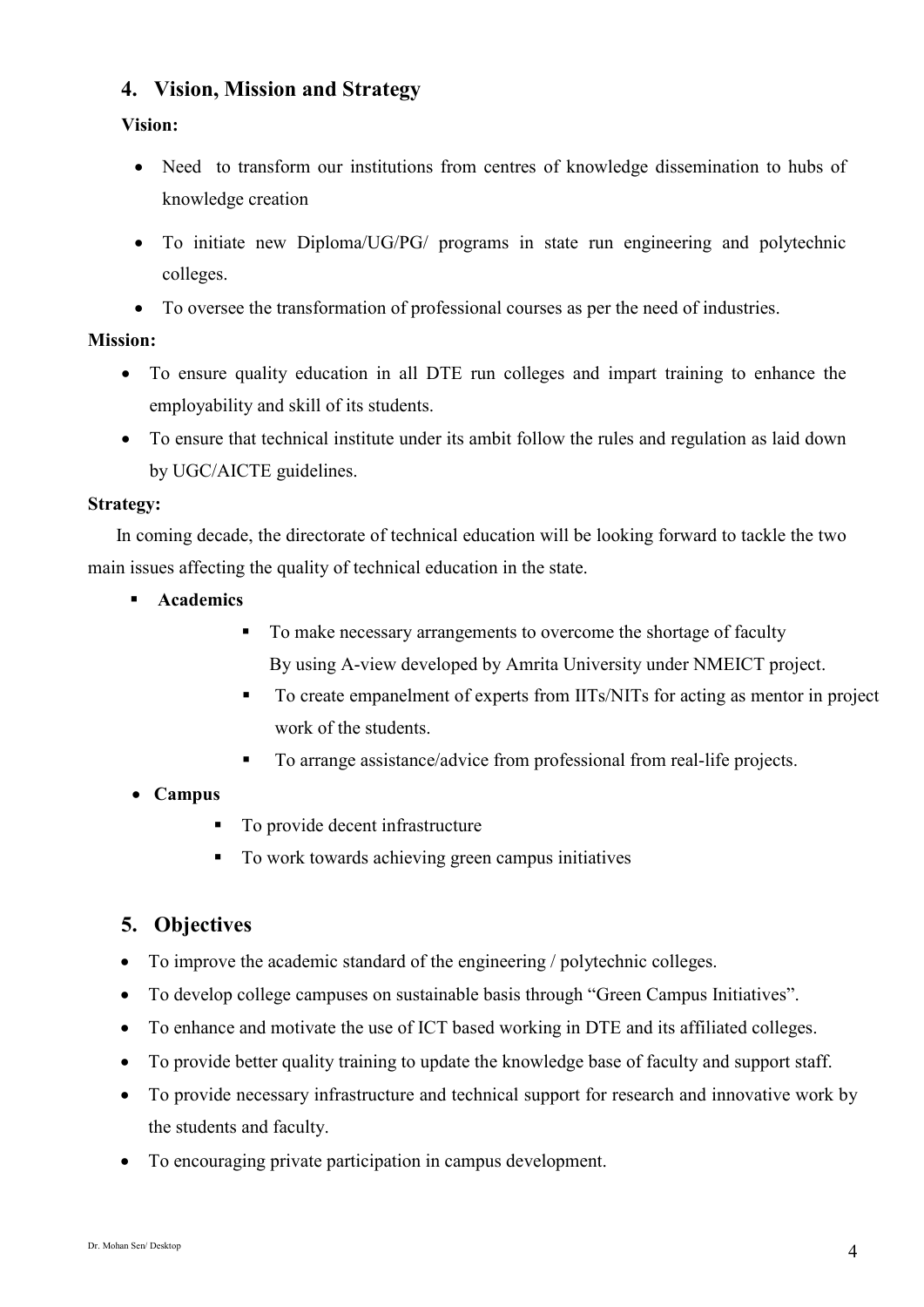#### **6. Goals**

- To increase intake in polytechnics by 1500 for the academic session 2014-15.
- To establish 02 research  $\&$  innovation centers at Jabalpur and Sagar.
- To connect 40 polytechnics through e-vaani (e-lecture) scheme.
- To start UG course in Robotics & Automation in all the state run engineering colleges from 2014-15.
- To start Mechatronics in Dewas, Ujjain, Hoshangabad, GW Bhopal, and Khandwa polytechnics and Industrial Electronics in Harda, Khurai, Hoshangabad, GW Indore and Seoni polytechnics.
- To establish 10 KW solar power station in all the polytechnics and engineering colleges

#### **7. Key Challenges & Policy Issues**

- To increase 30000 seats in polytechnics by 2018.
- To ensure 10 Mbps connectivity in all the state run engineering/polytechnic colleges.
- To develop at least one smart class room in 10 polytechnics
- To develop e-library in 10 polytechnics
- To start 12 New Diploma, 1 UG and 1 PG program.
- To develop 6 research & innovation centers at Bhopal, Gwalior, Khargone, Jabalpur, Sagar, and Ujjain.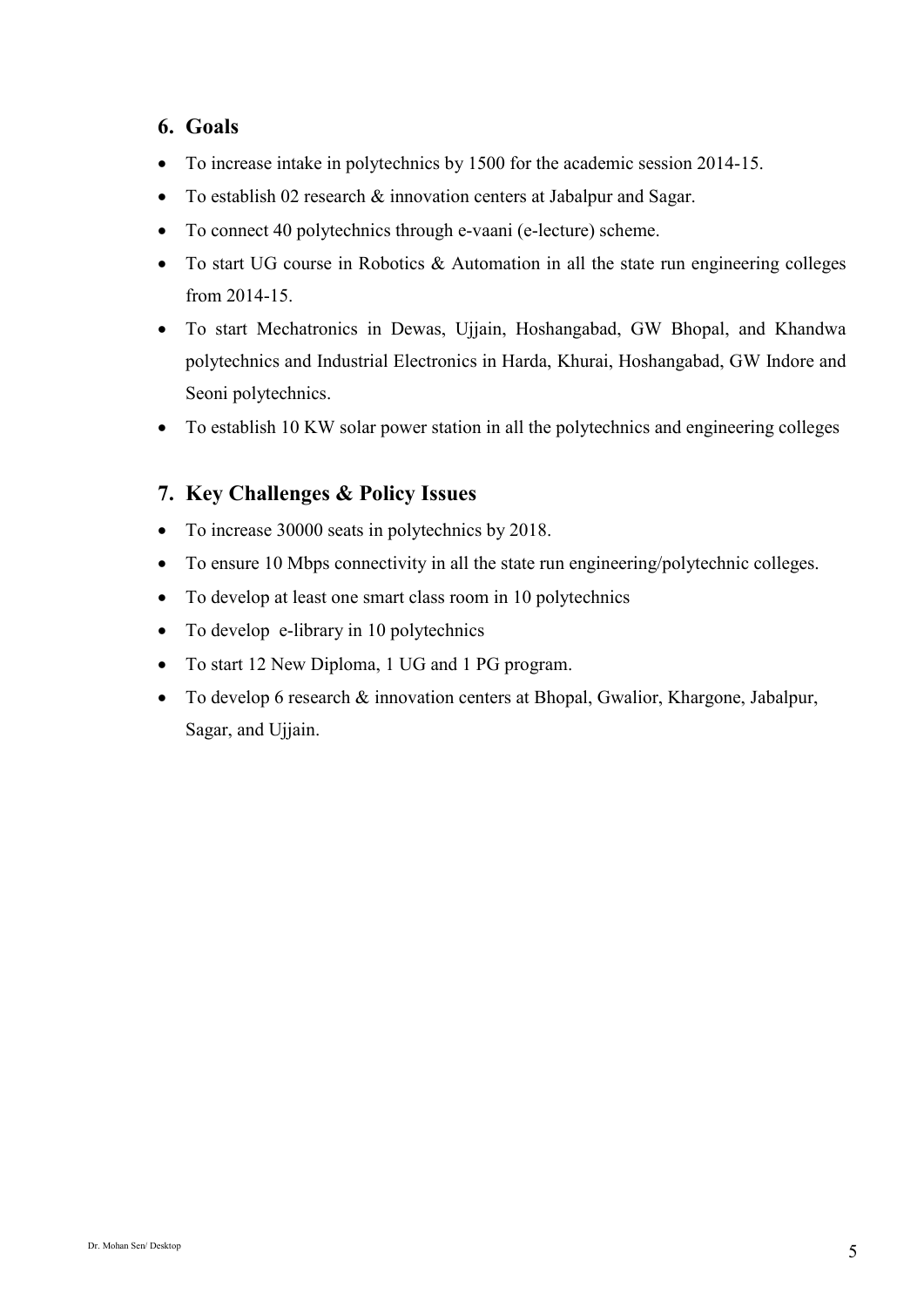#### **Performance of 2012-13**

**Financial** (₹ in Lakh)

| Outlay  | <b>Budget</b> | п.<br>Expenditure |
|---------|---------------|-------------------|
| 5700.00 | 6643.50       | 6009.30           |

# **Annual Plan 2012-13 Physical Target**

| Sr. No.      | Major Head/Sub-Head/Scheme                                                          | Item/Activity                                                                           | Physical Target<br>set in terms of<br>number of<br>institutes | Progress       |
|--------------|-------------------------------------------------------------------------------------|-----------------------------------------------------------------------------------------|---------------------------------------------------------------|----------------|
| $\mathbf{1}$ | New Courses/Faculty in Engg/Poly Colleges                                           | To introduce new courses in Polytechnics and<br>Engineering Colleges in emerging areas. | 3                                                             | 3              |
| 2            | Welfare Schemes for SC/ST Students                                                  | Drawing, Stationary and books to SC/ST<br>students                                      | 73                                                            | 73             |
| 3            | Faculty & Staff Development                                                         | Training and career related refreshers<br>programs                                      | 69                                                            | 69             |
| 4            | Development of EMIS at DTE and RE<br>Centres at Institute Level                     | Establishing link between DTE and Institutes                                            | 69                                                            | 69             |
| 5            | Strengthening of Engg./Polytechnic Colleges Building, repair and maintenance works. |                                                                                         | 15                                                            | 15             |
| 6            | Scholarship for General Category Poor<br>Students under SNVS Scheme                 | Scholarships                                                                            | 73                                                            | 73             |
| 7            | Establishment of NIFT, Bhopal                                                       | Grant in Aid                                                                            | $\mathbf{1}$                                                  | 1              |
| 8            | Grant in Aid to Engg/Poly Colleges/IIT<br>Indore                                    | Grant in Aid                                                                            | $\tau$                                                        | $\overline{7}$ |
| 9            | Grant in Aid to RGPV                                                                | Grant in aid.                                                                           | $\mathbf{1}$                                                  | $\mathbf{1}$   |
| 10           | Establishment & Strengthening of New<br>Polytechnics                                | under the MHRD, GOI scheme on<br>Submission on Polytechnics                             | 21                                                            | 21             |
| 11           | Dr. Baba Saheb Ambedkar Polytechnic<br>Scheme                                       | Dr. Baba Sahib Ambedker Polytechnic<br>Scheme                                           | 3                                                             | $\overline{2}$ |
| 12           | Eklavya Polytechnic Scheme                                                          | Eklavya Polytechnic Scheme                                                              | 3                                                             | $\overline{2}$ |
| 13           | TEQIP Phase - II                                                                    | Quality Improvement Programs scheme of<br>MHRD, GOI related to R&D                      | 5                                                             | 5              |
| 14           | <b>Finishing School</b>                                                             | Special Training programs to enhances the<br>chances of getting jobs for the students   | 48                                                            | 5              |
| 15           | Establishment of Centre of Excellence                                               | development of state of the art labs in<br>polytechnics and engineering colleges        | $\mathbf{1}$                                                  |                |
| 16           | Incentive and Award Scheme in Tech. edu.                                            | for all the staff of technical education                                                | 69                                                            | $\bullet$      |
| 17           | Integrated Complex for Directorate of<br><b>Technical Education</b>                 | multi utility building for the Directorate of<br><b>Technical Education</b>             | $\mathbf{1}$                                                  | $\star$        |
| 18           | Polytechnics under PPP Mode                                                         | as per AICTE scheme to launch 300 such<br>polytechnics all over India                   | 10                                                            |                |

Innovation adopted: Finishing School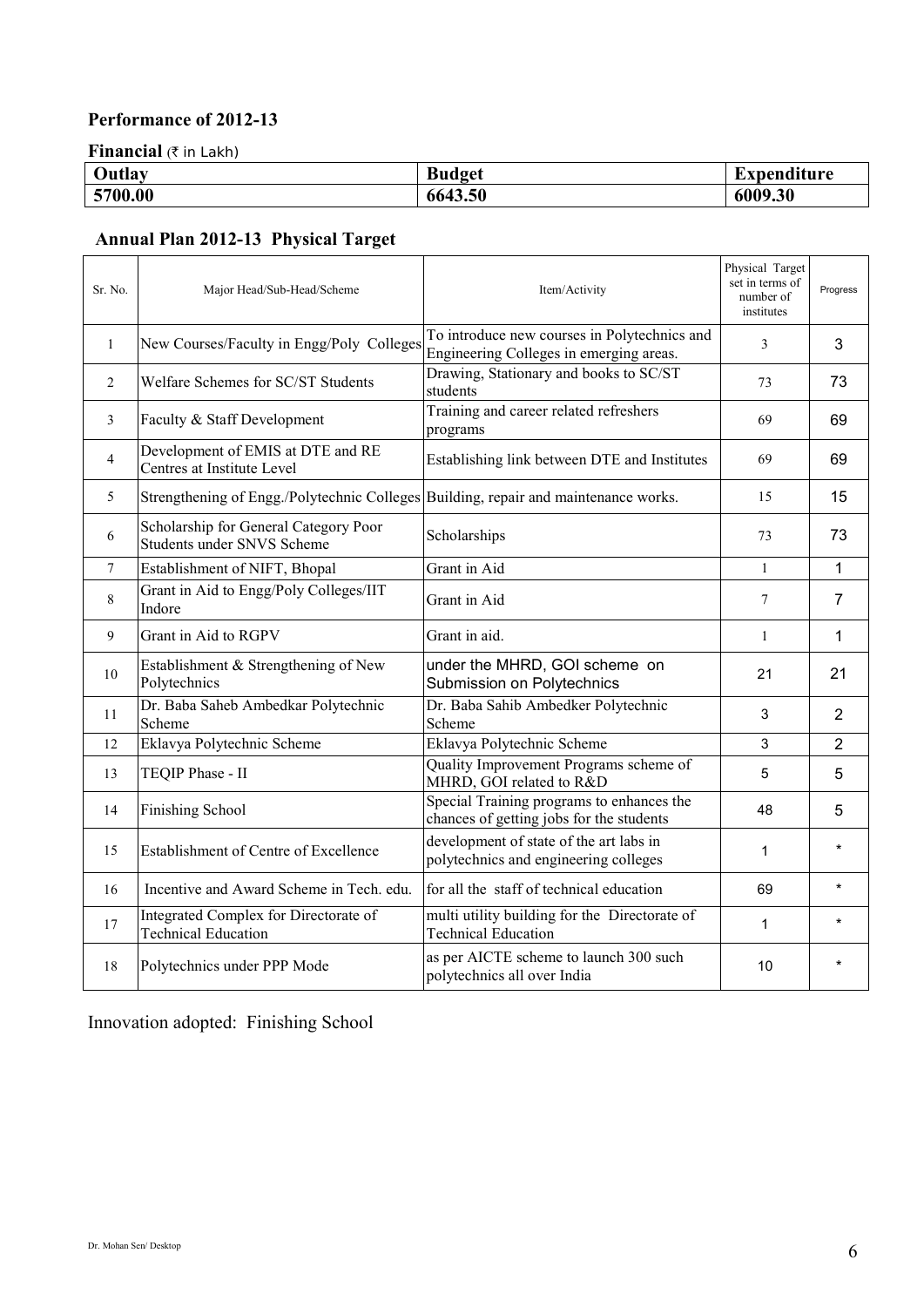#### **Performance of 2013-14**

#### **Financial** (₹ in Lakh)

| Outlay  | <b>Budget</b> | <b>Expenditure</b><br>(As on $31st$ October) |
|---------|---------------|----------------------------------------------|
| 7900.00 | 6643.50       | 3990.19                                      |

# **Annual Plan 2013-14 Physical Target**

| Sr. No.      | Major Head/Sub-Head/Scheme                                                 | Item/Activity                                                                           | Physical Target set in<br>terms of number of<br>institutes | Progress       |
|--------------|----------------------------------------------------------------------------|-----------------------------------------------------------------------------------------|------------------------------------------------------------|----------------|
| $\mathbf{1}$ | New Courses/Faculty in Engg/Poly Colleges                                  | To introduce new courses in Polytechnics and<br>Engineering Colleges in emerging areas. | $\overline{c}$                                             | $\overline{2}$ |
| 2            | Welfare Schemes for SC/ST Students                                         | Drawing, Stationary and books to SC/ST students                                         | 73                                                         | 73             |
| 3            | Faculty & Staff Development                                                | Training and career related refreshers programs                                         | 69                                                         | 69             |
| 4            | Development of EMIS at DTE and RE Centres at<br>Institute Level            | Establishing link between DTE and Institutes                                            | 69                                                         | 69             |
| 5.           | Strengthening of Engg./Polytechnic Colleges                                | Building, repair and maintenance works.                                                 | 15                                                         | 15             |
| 6            | Scholarship for General Category Poor Students under<br><b>SNVS</b> Scheme | Scholarships                                                                            | 73                                                         | 73             |
| 7            | Establishment of NIFT, Bhopal                                              | Grant in Aid                                                                            | $\mathbf{1}$                                               | 1              |
| 8            | Grant in Aid to Engg/Poly Colleges/IIT Indore                              | Grant in Aid                                                                            | $\tau$                                                     | $\overline{7}$ |
| 9            | Grant in Aid to RGPV                                                       | Grant in aid.                                                                           | $\mathbf{1}$                                               | 1              |
| 10           | Establishment & Strengthening of New Polytechnics                          | under the MHRD, GOI scheme on Submission<br>on Polytechnics                             | 21                                                         | 21             |
| 11           | Dr. Baba Saheb Ambedkar Polytechnic Scheme                                 | Dr. Baba Sahib Ambedker Polytechnic Scheme                                              | 3                                                          | $\overline{2}$ |
| 12           | Eklavya Polytechnic Scheme                                                 | Eklavya Polytechnic Scheme                                                              | 3                                                          | $\overline{2}$ |
| 13           | TEOIP Phase - II                                                           | Quality Improvement Programs scheme of MHRD,<br>GOI related to R&D                      | 5                                                          | 5              |
| 14           | <b>Finishing School</b>                                                    | Special Training programs to enhances the chances<br>of getting jobs for the students   | 48                                                         | 5              |
| 15           | Establishment of Centre of Excellence                                      | development of state of the art labs in polytechnics<br>and engineering colleges        | 1                                                          |                |
| 16           | Incentive and Award Scheme in Tech. edu.                                   | for all the staff of technical education                                                | 69                                                         |                |
| 17           | Integrated Complex for Directorate of Technical<br>Education               | multi utility building for the Directorate of<br><b>Technical Education</b>             | 1                                                          | $\star$        |
| 18           | Polytechnics under PPP Mode                                                | as per AICTE scheme to launch 300 such<br>polytechnics all over India                   | 10                                                         | $\star$        |
| 19           | Establishment of 03 Regional Centers DTE                                   | To reduce the workload at DTE                                                           | 03                                                         | $\star$        |
| 20           | Smart/Virtual Class Rooms Scheme                                           | To provide state of the art technology in class rooms<br>for receiving e-lectures.      | 04                                                         | $\star$        |

Innovation adopted: Smart Class rooms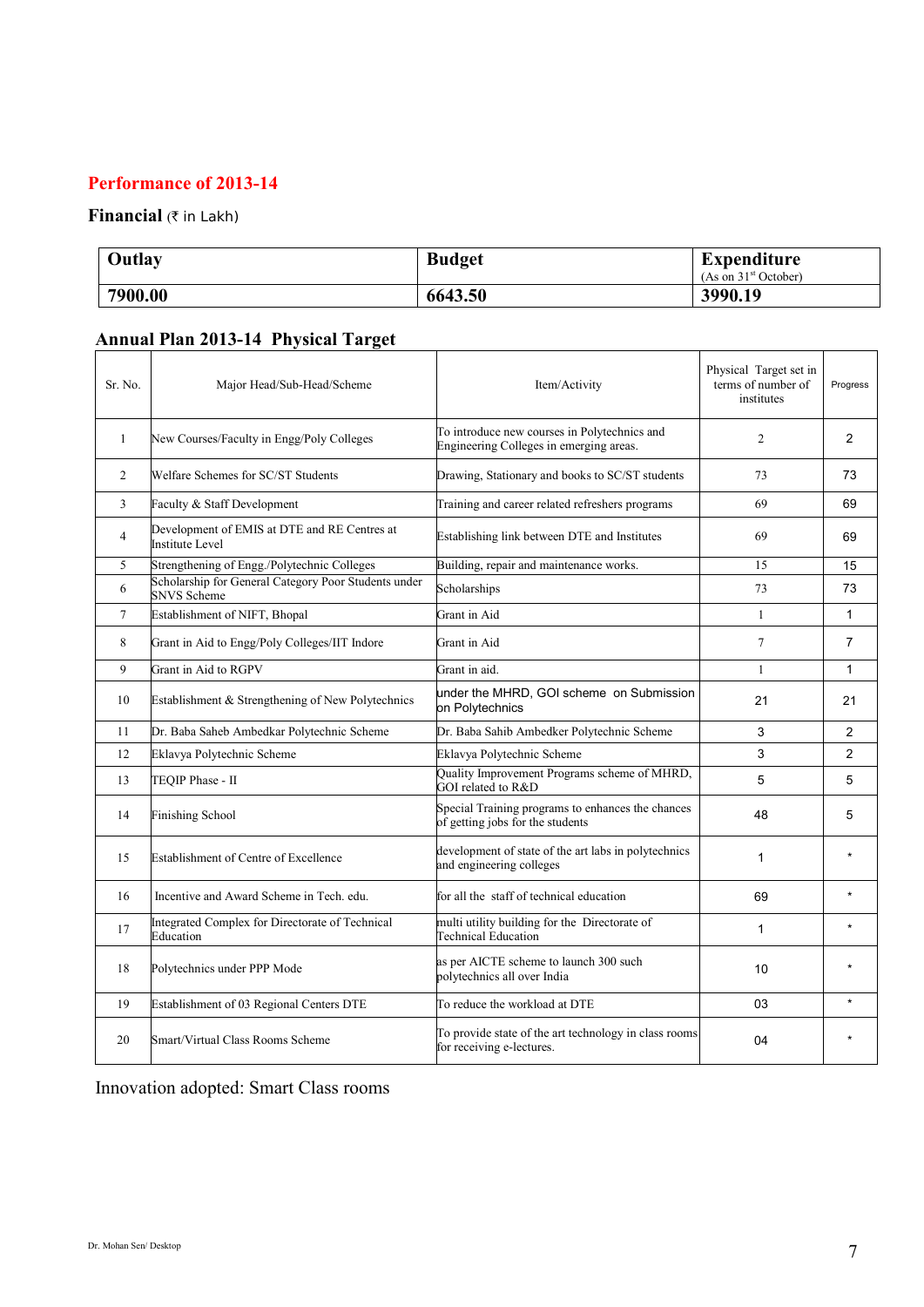# **ANNUAL PLAN 2014-15**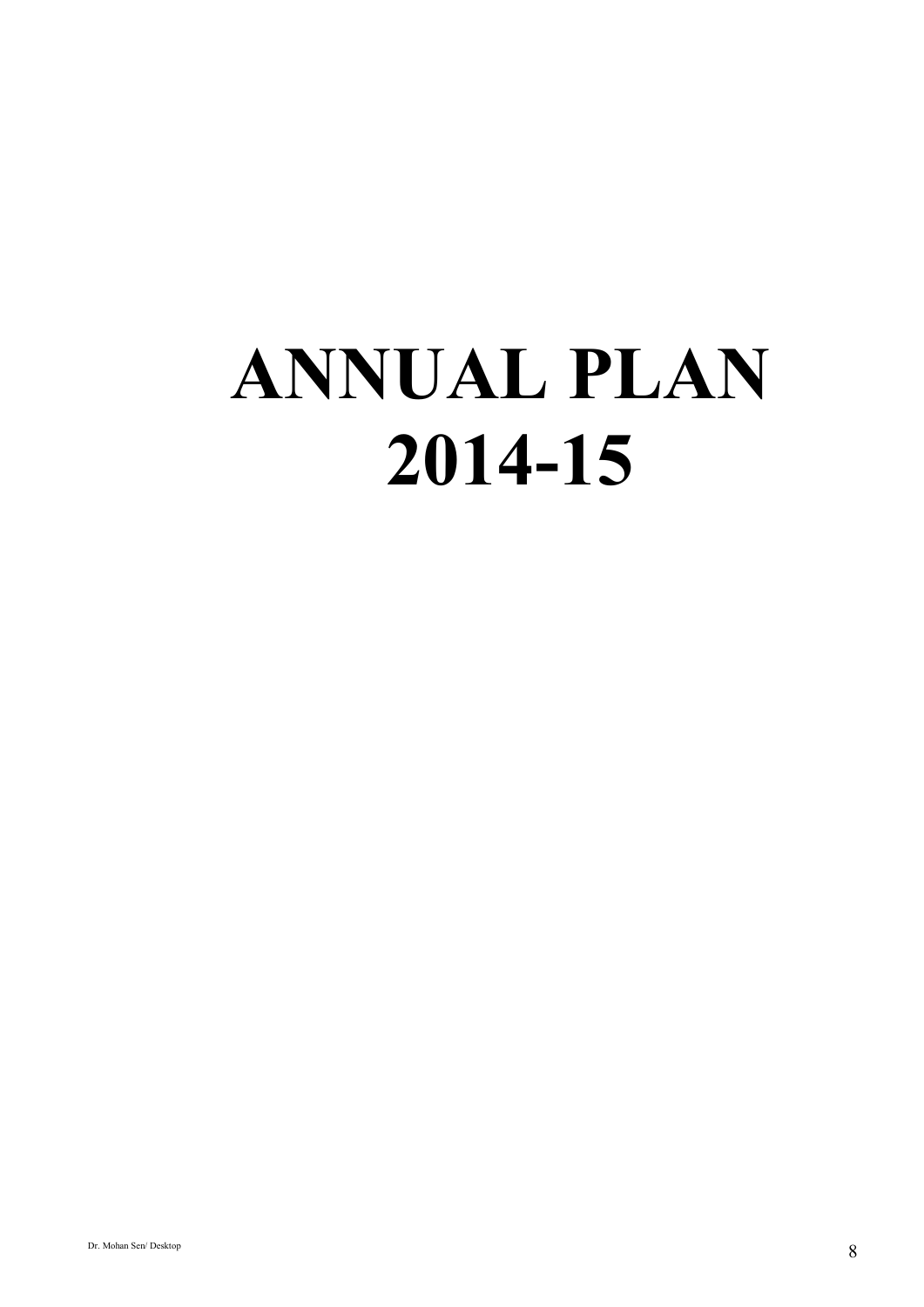## **1. New Courses/Faculty in Engineering Colleges & Polytechnics**

#### **1.1 Justification**

The Government of Madhya Pradesh in its vision document 2018 envisages that by 2018, the intake in polytechnics is to be increased by 30000 and each engineering /polytechnic college should run with minimum of five branches. At present majority of government polytechnics are running four or less than four branches therefore from academic session 2012-13, new branches or courses are to be introduced in 23 polytechnics. Similarly the intake for the state declared 04 autonomous engineering colleges is also to be doubled in twelfth plan.

#### **1.2 Objectives**

- o To start the new courses in 23 polytechnics during the academic session 2014-15.
- o Double the intake in four autonomous engineering colleges at Jabalpur, Rewa, Sagar and Ujjain.
- o To start one new UG course in Robotics and Automation in engineering college Jabalpur and Ujjain.
- o To start two new courses in Mechatronics in Govt. Poly College Dewas, Ujjain, Hoshangabad, Khandwa and Govt. Women Poly Bhopal, and Industrial Electronics in Govt. Polytechnics Khurai, Harda, Hoshangabad, Women Poly Indore and Seoni
- o To create the posts for the above new courses.

#### **1.3 Coverage**

This scheme covers 05 autonomous engineering college and 23 polytechnics.

#### **1.4 Infrastructure and financial outlay**

The infrastructure and financial outlay needed for the scheme may be seen in the table given below.

| S.             | Scheme of Expenditure                      | Financial Outlay for $(\overline{\xi})$ in Lakh) |                                                                                     |  |
|----------------|--------------------------------------------|--------------------------------------------------|-------------------------------------------------------------------------------------|--|
| No.            |                                            | 2012-17                                          | 2014-15                                                                             |  |
|                | Lab equipment/machinery                    | 600.00                                           | 300.00                                                                              |  |
| 2              | Posts                                      | 20.00                                            | 00.00                                                                               |  |
| 3              | Furniture                                  | 300.00                                           | 200.00                                                                              |  |
| $\overline{4}$ | Books/Learning material/Journals/Magazines | 200.00                                           | 80.00                                                                               |  |
|                | Maintenance / Repair Lab Equipment         | 20.00                                            | 20.00                                                                               |  |
|                | 1140.00<br>600.00<br><b>Total</b>          |                                                  |                                                                                     |  |
|                |                                            |                                                  | $\rightarrow$ $\rightarrow$ $\rightarrow$ $\rightarrow$ $\rightarrow$ $\rightarrow$ |  |

 $(\bar{\mathbf{\xi}})$  in Lakh)

| <b>S.NO.</b> | <b>Head of Account</b> | <b>Proposed Provision for</b> |                   |  |
|--------------|------------------------|-------------------------------|-------------------|--|
|              |                        | 2012-17                       | 2014-15           |  |
|              | <b>NORMAL 47</b>       | 1140.00                       | 600.00            |  |
| 02           | TSP 41                 | 0.00                          | 0.00 <sub>1</sub> |  |
| 03           | SCSP <sub>64</sub>     | $0.00\,$                      | 0.001             |  |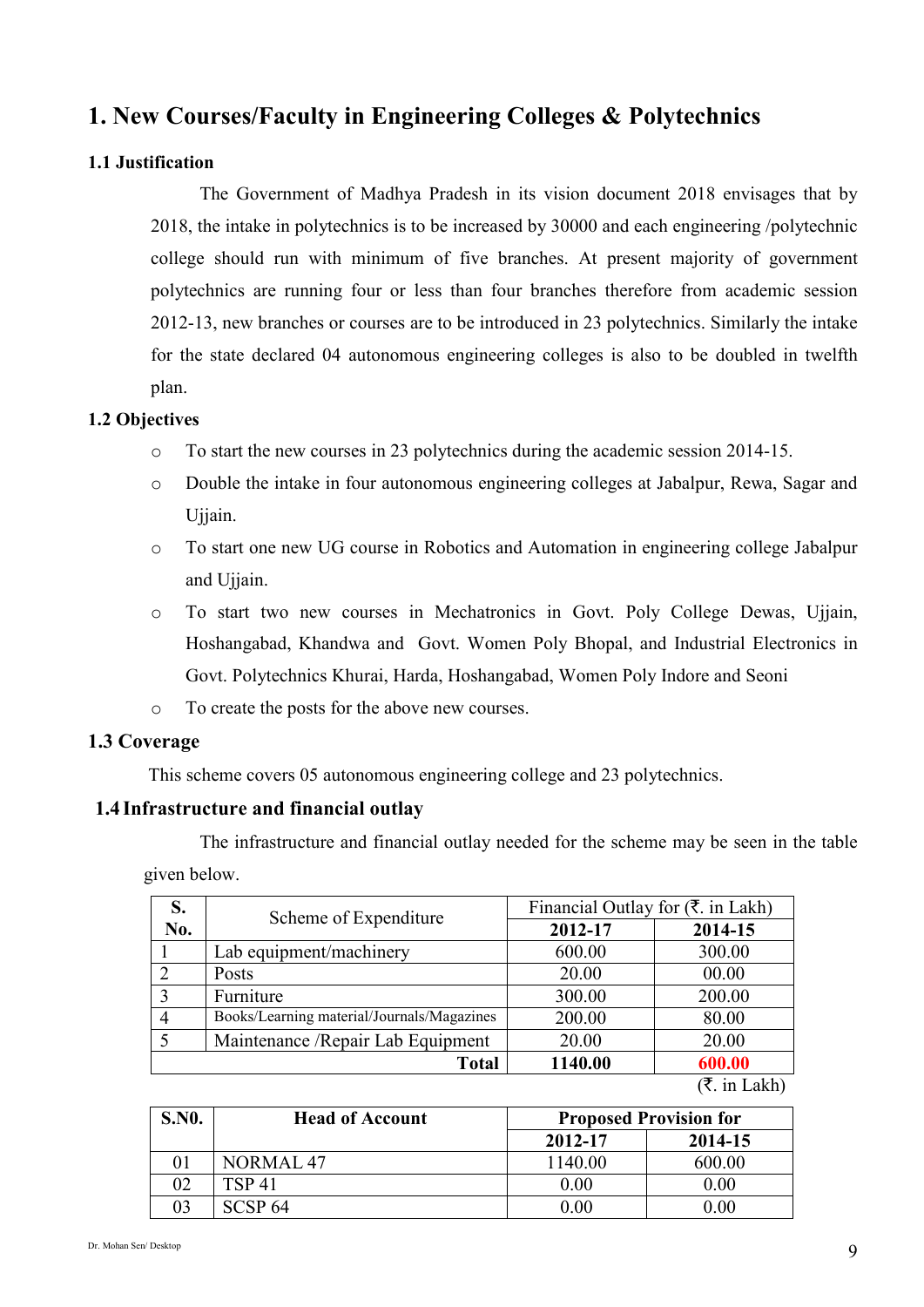|--|

#### **1.5 Expected Outcome:**

This scheme will ensure the availability of quality infrastructure and equipment's for the newly started courses in engineering /polytechnic colleges.

### **2. Welfare Schemes for ST/ SC students**

#### **2.1 Justification**

The State of Madhya Pradesh has a significant percentage of SC and ST population across the different districts. The Census 2011 shows the first ten districts in terms of the population size of these segments. The State Government has decided to continue to provide support the SC/ST students for their high studies in technical education. The Govt is planning to distribute free AKASH-II Tablets to these students for the session 2014-15.

#### **2.2 Objectives**

- o To provide book-bank facility
- o Free stationery and drawing material
- o Special coaching facility

#### **2.3Coverage**

The scheme covers the elementary needs of SC/ST category students of the state.

#### **2.4 Infrastructure and financial outlay**

The infrastructure and financial outlay needed for the scheme may be seen in the table given

| below:- | $(\overline{\mathfrak{k}}$ in Lakh) |
|---------|-------------------------------------|
|---------|-------------------------------------|

| <b>S. No.</b> |                       | Financial Outlay for |         |
|---------------|-----------------------|----------------------|---------|
|               | Scheme of Expenditure | 2012-17              | 2014-15 |
|               | Drawing Stationary    |                      | 260     |
|               | Book bank             | 4940.00              | 80      |
| III           | Special Coaching,     |                      | 60      |
|               | <b>Total</b>          | 4940.00              | 400.00  |

| <b>S.NO.</b> | <b>Head of Account</b> |         | <b>Proposed Provision for</b> |
|--------------|------------------------|---------|-------------------------------|
|              |                        | 2012-17 | 2014-15                       |
|              | <b>TSP 41</b>          | 2000.00 | 190.00                        |
|              | SCSP <sub>64</sub>     | 2940.00 | 210.00                        |
|              | <b>Total</b>           | 4940.00 | 400.00                        |

#### 2.5 **Expected Outcome:**

In the end of a term student should be able to perform well in comparison to general category students thus contribute to the industry, social and economic development. Students will be competent enough to get a wide acceptability in the world of work.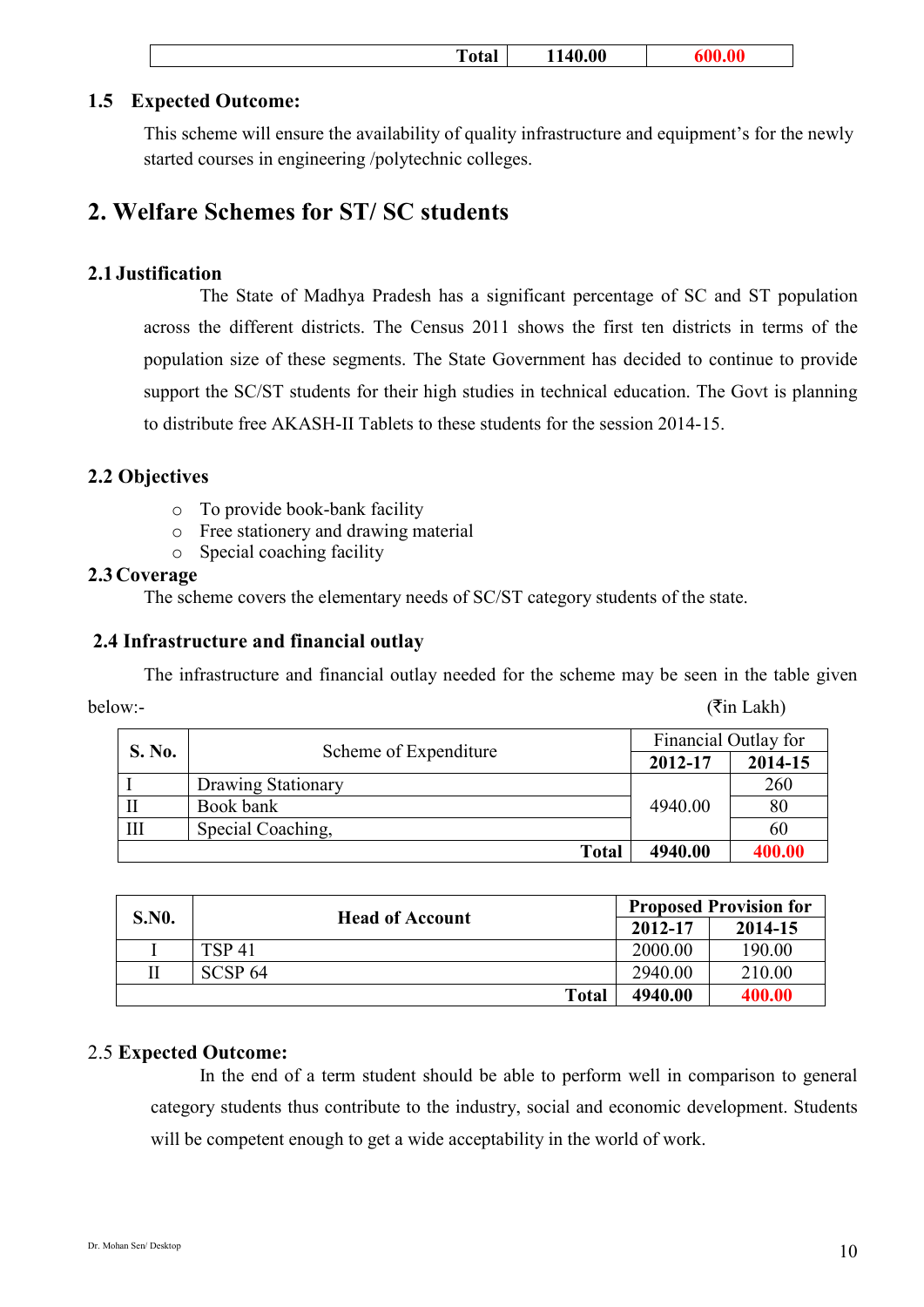# **3. Faculty & Staff Development**

#### **3.1 Justification**

12<sup>th</sup> Five Year Plan has clearly laid down the emphasis on quality education rather than quantity in professional courses like Engineering Degree and Diploma courses. The market economy driven changes in engineering and technology are taking place at a very fast pace. The need of the hour is to keep updating the faculty and staff with those changes than only they will able to teach and train the students with those contemporary changes.

#### **3.2 Objectives**

- o To keep updating the knowledge base of the faculty by organizing faculty development programs at IITs, and IIMs.
- o To provide training to the lab staff.
- o To provide computer based training to all its employees so as to achieve the paperless working by 2018.
- o To arrange administrative training to its managerial staff.

#### **3.3 Coverage**

The scheme will cover all the personnel from Directorate of Technical Education and all state run engineering and polytechnic colleges of the state.

#### **3.4 Infrastructure and financial outlay**

The infrastructure and financial outlay needed for the scheme may be seen in the table given below:-

| p.  | Scheme of Expenditure | Financial Outlay for $\bar{\tau}$ in Lakh |                                                                                                                                                                                                                                                                                                                    |
|-----|-----------------------|-------------------------------------------|--------------------------------------------------------------------------------------------------------------------------------------------------------------------------------------------------------------------------------------------------------------------------------------------------------------------|
| No. |                       | 2012-17                                   | 2014-15                                                                                                                                                                                                                                                                                                            |
|     | Training & Seminar    | 1140.00                                   | 150.00                                                                                                                                                                                                                                                                                                             |
|     | <b>Total</b>          | 1140.00                                   | 150.00                                                                                                                                                                                                                                                                                                             |
|     |                       |                                           | $\sqrt{2}$ $\sqrt{2}$ $\sqrt{2}$ $\sqrt{2}$ $\sqrt{2}$ $\sqrt{2}$ $\sqrt{2}$ $\sqrt{2}$ $\sqrt{2}$ $\sqrt{2}$ $\sqrt{2}$ $\sqrt{2}$ $\sqrt{2}$ $\sqrt{2}$ $\sqrt{2}$ $\sqrt{2}$ $\sqrt{2}$ $\sqrt{2}$ $\sqrt{2}$ $\sqrt{2}$ $\sqrt{2}$ $\sqrt{2}$ $\sqrt{2}$ $\sqrt{2}$ $\sqrt{2}$ $\sqrt{2}$ $\sqrt{2}$ $\sqrt{2$ |

 $(\bar{\tau}$  in Lakh)

| <b>S.NO.</b> | <b>Head of Account</b> |         | <b>Proposed Provision for</b> |  |
|--------------|------------------------|---------|-------------------------------|--|
|              |                        | 2012-17 | 2014-15                       |  |
|              | Normal 47              | 1140.00 | 150.00                        |  |
|              | <b>Total</b>           | 1140.00 | 150.00                        |  |

#### **3.5 Expected Outcome:**

Faculty and other staff will be trained as per the requirement of the curriculum. They would become more knowledgeable and more responsive and thus will able to guide the students in their project and other employment oriented training course.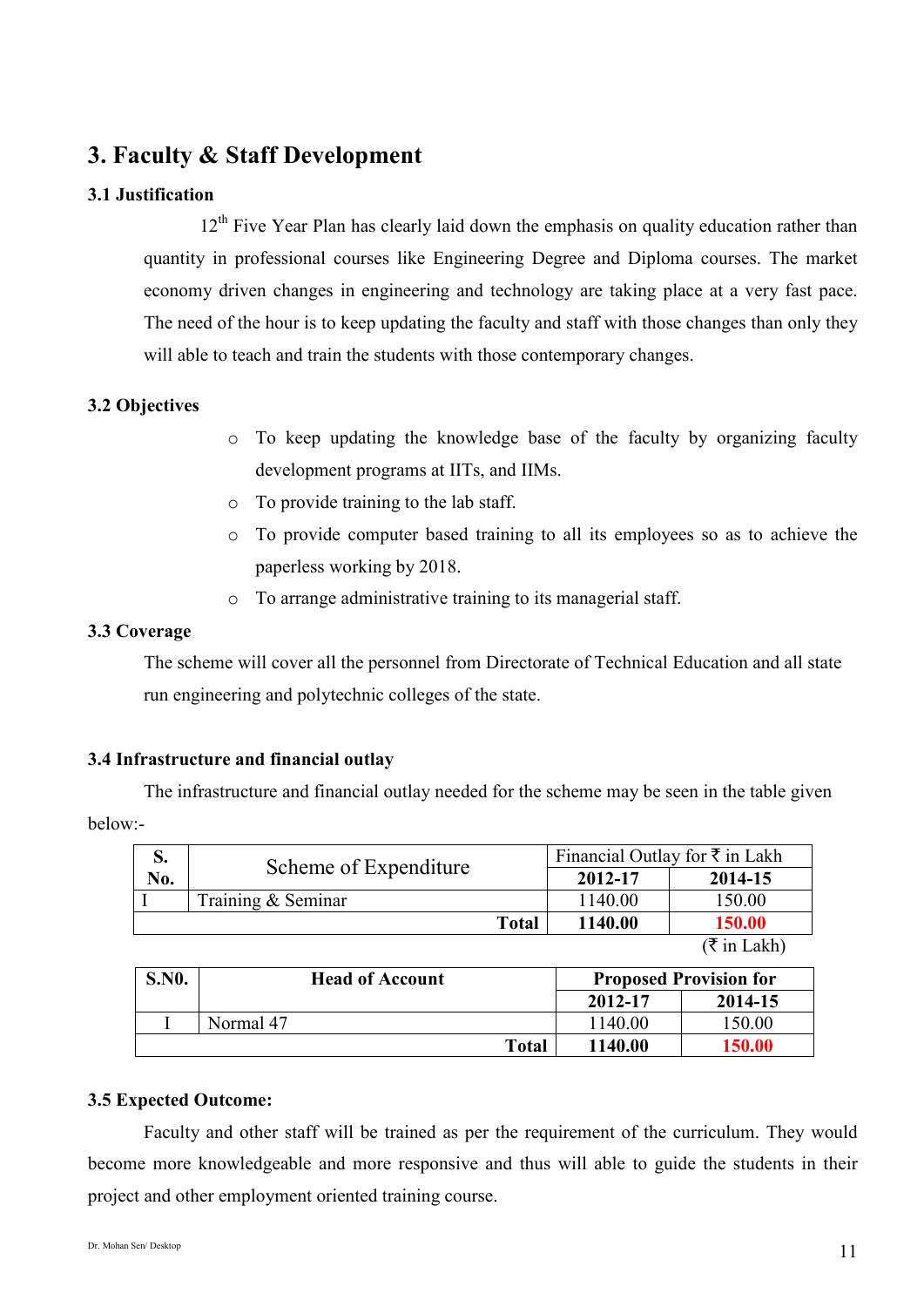#### **4. Green Campus Initiatives (EMIS, 10 KW Solar Power Stations)**

#### **4.1 Justification**

The Directorate of Technical Education Madhya Pradesh has recently started putting efforts to keep its college campuses clean and green. The efforts are also directed towards achieving the paperless working through online transfer of necessary information and data between colleges and DTE. The massive and typical topography of the state makes it very difficult for the colleges to have 24x7 power supply. This problem is answered by using solar energy for the daily needs of the colleges.

#### **4.2 Objectives**

- o 10 KW Solar Power Station
- o Waste Water Management/ Rainwater Harvesting
- o Recycling bin for e-waste
- o Digital library /e-learning center

#### **4.3 Coverage**

 The scheme is expected to cover all the state run engineering and polytechnics colleges under the aegis of Directorate of Technical Education (DTE).

#### **4.4 Infrastructure and financial outlay**

The infrastructure and financial outlay needed for the scheme may be seen in the table given below:-

| <b>S. No.</b> | Scheme of Expenditure                   |         | Financial Outlay for $\bar{\tau}$ in<br>Lakh |
|---------------|-----------------------------------------|---------|----------------------------------------------|
|               |                                         | 2012-17 | 2014-15                                      |
|               | Digital library/ e-learning center/EMIS |         | 100.00                                       |
| П             | o 10 KW Solar Power Station             | 3040.00 | 200.00                                       |
|               | <b>Total</b>                            | 3040.00 | 300.00                                       |

 $(\overline{\mathfrak{k}}$ in Lakh)

| <b>S.NO.</b> | <b>Head of Account</b> | <b>Proposed Provision for</b> |         |
|--------------|------------------------|-------------------------------|---------|
|              |                        | 2012-17                       | 2014-15 |
|              | Normal 47              | 2240.00                       | 300.00  |
|              | <b>TSP 41</b>          | 150.00                        | 0.00    |
| Ш            | SCSP <sub>64</sub>     | 650.00                        | 0.00    |
|              | <b>Total</b>           | 3040.00                       | 300.00  |

#### **4.5 Expected Outcome:**

The scheme will ensures clean and green campus with better flow of academic/ administrative related info amongst institutions and Directorate of Technical Education thus ultimately paving the way to achieve paper-less working by 2018 in technical Education.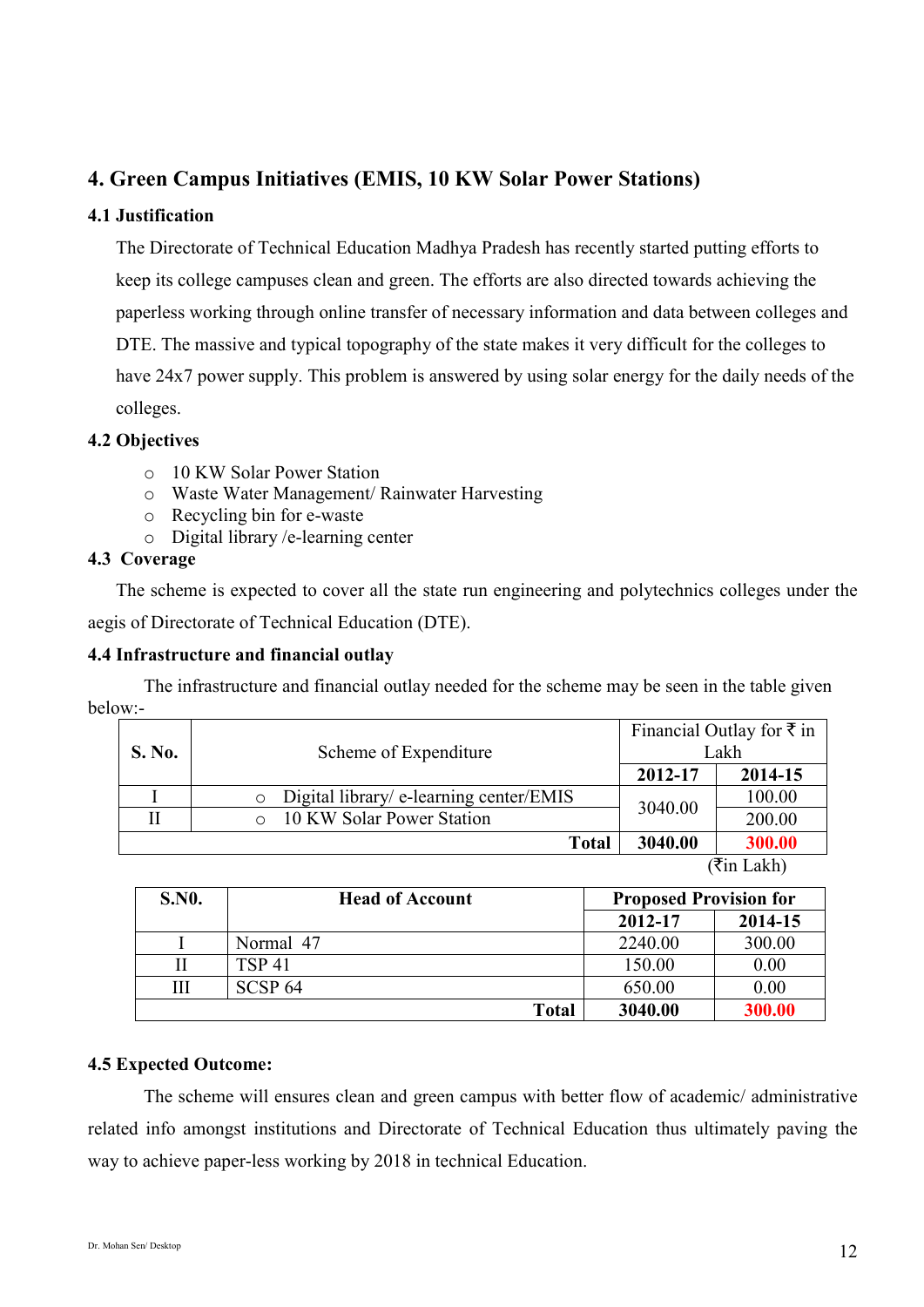# **5. Strengthening of Engineering/Polytechnics Colleges**

#### **5.1 Justification**

This Scheme is all about the development of necessary building infrastructures in engineering colleges and polytechnics under DTE. It includes the funding for ongoing construction work, newly proposed construction work, maintenance and repair of lab/classrooms/boundary wall etc.

#### .**Objectives**

- o To construct new buildings at Nowgong, Bareli, Harshud and additional blocks at IGEC Sagar.
- o To construct new /repair labs/ classrooms/ boundary wall of the Dr. BR Ambedkar Polytechnic College, Gwalior, Govt. Poly Sanawad, Khirsadoh, Balaghat, Seoni and Khurai.

#### **5.2 Coverage**

The scheme will cover all the institutes managed by DTE.

#### **5.3 Infra-Structure and financial outlay**

The infrastructure and financial outlay needed for the scheme may be seen in the table given below:-

| <b>S. No.</b> | Scheme of Expenditure           | Financial Outlay for ₹in Lakh |         |
|---------------|---------------------------------|-------------------------------|---------|
|               |                                 | 2012-17                       | 2014-15 |
|               | New Building                    | 5320                          | 115.00  |
| $\mathbf{I}$  | Ongoing construction activities |                               | 400.00  |
| $\prod$       | Additional Labs/ classrooms     |                               | 285.00  |
| IV            | Repair/boundary wall            |                               | 200.00  |
|               | <b>Total</b>                    | 5320.00                       | 1000.00 |

 $(\overline{\mathfrak{k}}$ in Lakh)

| <b>S.NO.</b> | <b>Head of Account</b> | <b>Proposed Provision for</b> |         |
|--------------|------------------------|-------------------------------|---------|
|              |                        | 2012-17                       | 2014-15 |
|              | Normal 47              | 4000.00                       | 665.00  |
|              | <b>TSP 41</b>          | 0.00                          | 225.00  |
|              | SCSP <sub>64</sub>     | 1320.00                       | 110.00  |
|              | <b>Total</b>           | 5320.00                       | 1000.00 |

#### **5.4 Expected Outcome:**

There shall be buildings for all Engineering and Polytechnic Colleges of the State as per AICTE norms to ensure smooth conduction of the classes as per the curriculum of the RGPV.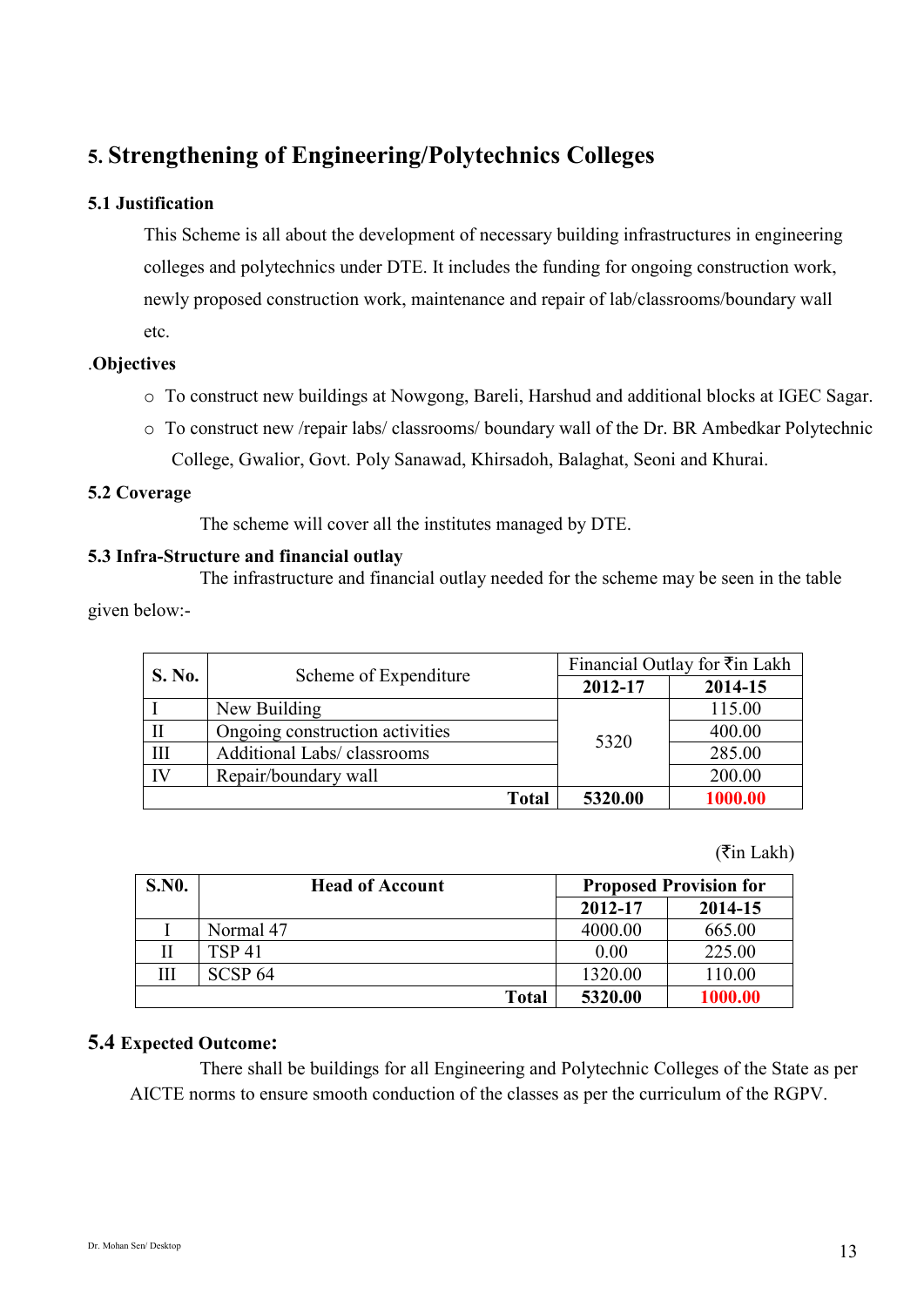## **6. Scholarship for General Category Poor Students under SNVS**

#### **6.1 Justification**

In a move towards helping poor students of general category, Directorate of Technical Education has the provision of granting scholarship under Samanya Nirdhan Varg Scholarship  $\operatorname{Scheme}\left(\mathbf{\mathsf{H}}\mathsf{\mathsf{I}}\mathsf{\mathsf{I}}\mathsf{\mathsf{I}}\mathsf{\mathsf{I}}\mathsf{\mathsf{I}}\mathsf{\mathsf{I}}\mathsf{\mathsf{I}}\mathsf{\mathsf{I}}\mathsf{\mathsf{I}}\mathsf{\mathsf{I}}\mathsf{\mathsf{I}}\mathsf{\mathsf{I}}\mathsf{\mathsf{I}}\mathsf{\mathsf{I}}\mathsf{\mathsf{I}}\mathsf{\mathsf{I}}\mathsf{\mathsf{I}}\mathsf{\mathsf{I}}\mathsf{\mathsf{I}}\mathsf{\mathsf{I}}\mathsf{\mathsf{I}}\mathsf{\mathsf{I}}\mathsf{\math$ 

#### **6.2 Objectives**

o To enable poor students under general category to complete their engineering /diploma course.

#### **6.3 Coverage**

The scheme is expected to cover all the state run engineering and polytechnics colleges with the DTE<sub>.</sub>

#### **6.4 Infrastructure and financial outlay**

The infrastructure and financial outlay needed for the scheme may be seen in the table given below:-

| <b>S. No.</b> | Scheme of Expenditure                                                      | Financial Outlay for $\bar{\tau}$ in Lakh |               |
|---------------|----------------------------------------------------------------------------|-------------------------------------------|---------------|
|               |                                                                            | 2012-17                                   | 2014-15       |
|               | Scholarship Scheme for general category<br>poor students under SNVS scheme | 1820.00                                   | 250.00        |
|               | Total                                                                      | 1820.00                                   | <b>250.00</b> |

 $(\overline{\mathfrak{k}}$ in Lakh)

| <b>S.NO.</b> | <b>Head of Account</b> |       | <b>Proposed Provision for</b> |         |
|--------------|------------------------|-------|-------------------------------|---------|
|              |                        |       | 2012-17                       | 2014-15 |
|              | Normal 47              |       | 1820.00                       | 250.00  |
|              |                        | Total | 1820.00                       | 250.00  |

#### **6.5 Expected Outcome:**

The scheme will benefit both the meritorious and poor students belonging to general category studying in DTE controlled engineering / polytechnics.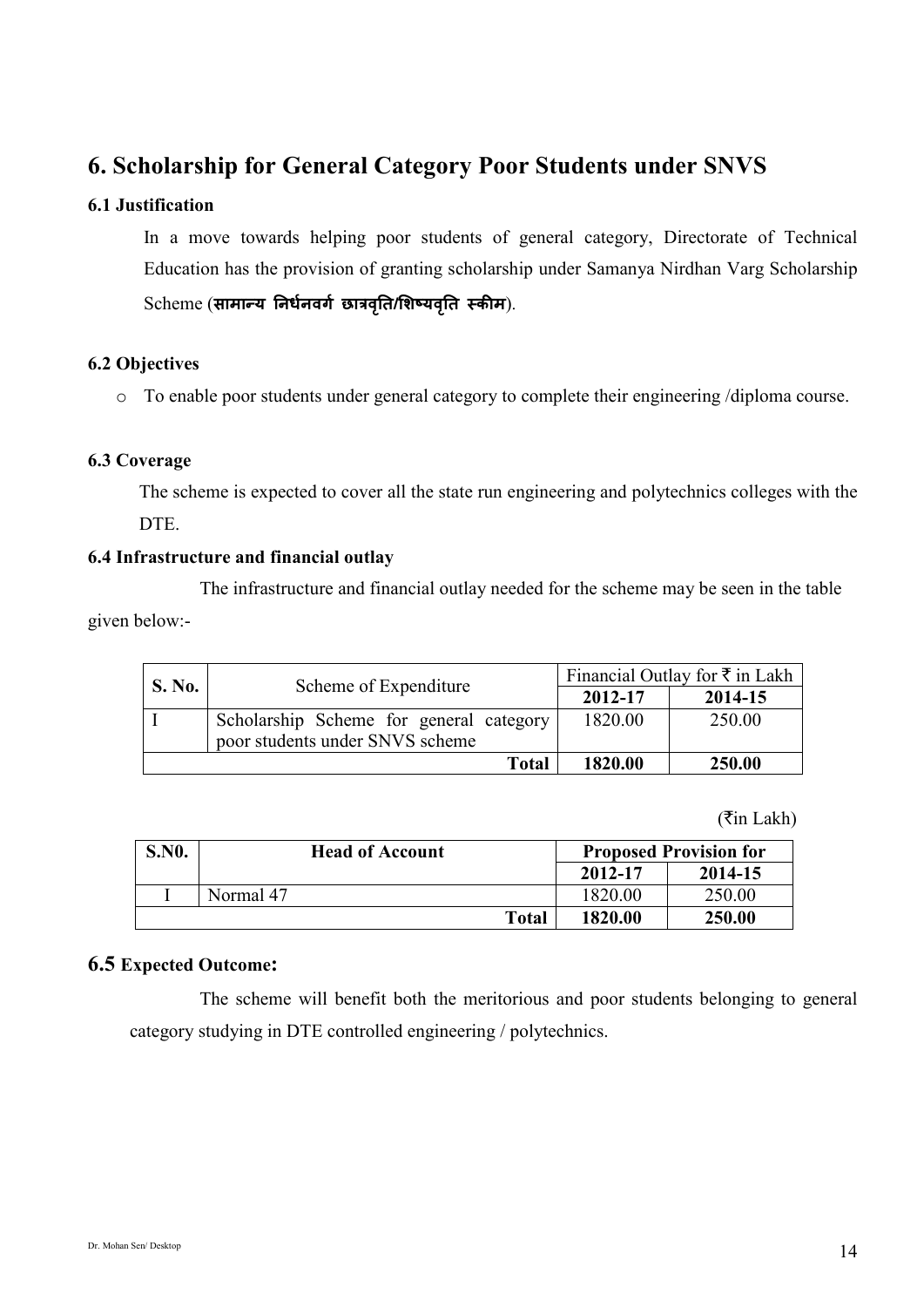# **7. Establishment of NIFT, Bhopal**

#### **7.1 Justification**

The State government has pledged support for the National Institute of Fashion Technology Bhopal for 2008-12 period.

#### **7.2 Objectives**

- oTo construct building (inclusive of academic, hostel, faculty, etc. for a comprehensive
	- residential campus)
- o Academic support system and infrastructure
- o Operational cost of functioning in temporary center for three years.

#### **7.3 Coverage**

The scheme will cover NIFT Bhopal only. $\bar{\tau}$ 

#### **7.4 Infra-Structure and financial outlay**

The infrastructure and financial outlay needed for the scheme may be seen in the table given below:-

| <b>S. No.</b> | Scheme of Expenditure |         | Financial Outlay for $\overline{\tau}$ in Lakh |  |
|---------------|-----------------------|---------|------------------------------------------------|--|
|               |                       | 2012-17 | 2014-15                                        |  |
|               | State Share for NIFT  | 10.00   | $.00\,$                                        |  |
|               | <b>Total</b>          | 10.00   | 0.00                                           |  |

#### $(\overline{\mathfrak{k}}$ in Lakh)

 $(\overline{\mathsf{m}}$  Lakh)

| <b>S.NO.</b> | <b>Head of Account</b> |       | <b>Proposed Provision for</b> |         |
|--------------|------------------------|-------|-------------------------------|---------|
|              |                        |       | 2012-17                       | 2014-15 |
|              | Normal 47              |       | 10.00                         | .00     |
|              |                        | Total | 10.00                         | 1.00    |

#### **7.5 Expected Outcome:**

The establishment of NIFT Bhopal will serve the students of this state in getting high quality access to education in fashion technology.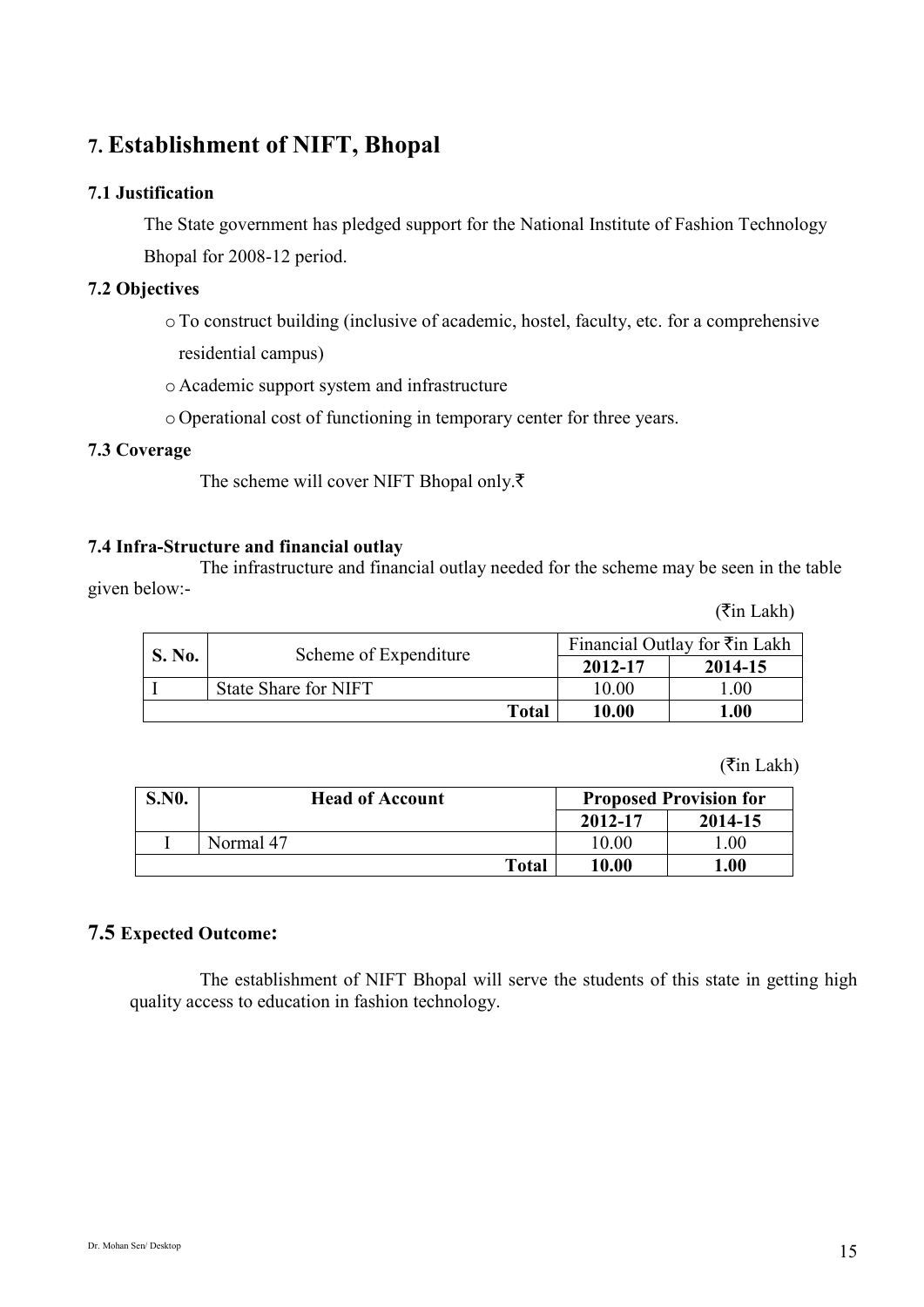#### **8. Grant-in-Aid to Autonomous Engg. Colleges/Polytechnics/IIT Indore**

#### **8.1 Justification**

Department of Technical education has declared 4 engineering and 14 Polytechnic colleges of the state as autonomous colleges. This scheme caters to the need of the payment of the salary of the faculty recruited under the 2004 rules in these colleges and grant to IIT Indore as state assurance to provide land for it .

#### **8.2 Objectives:**

• To help autonomous institutes which are not able to generate their own resources for the payment of the salary of the faculty and staff.

#### **8.3Coverage:**

 The scheme was meant to faculty and staff recruited under rules 2004 by the local society of the respective college.

#### **8.4 Infrastructure and Financial Outlay:**

The infrastructure and financial outlay needed for the scheme may be seen in the table given below:-

| <b>S. NO.</b> |                              | Financial Outlay for $\bar{\tau}$ in Lakh |             |
|---------------|------------------------------|-------------------------------------------|-------------|
|               | <b>Scheme of Expenditure</b> | 2012-17                                   | 2014-15     |
|               | Salaries & Wages             | 6295.00                                   | 999.00      |
| П             | Grant to IIT Indore          | 5.00                                      | 1.00        |
|               | <b>Total</b>                 | 6300.00                                   | 1000.00     |
|               |                              |                                           | (₹ in Lakh) |

| <b>S.NO.</b> | <b>Head of Account</b> | <b>Proposed Provision for</b> |         |
|--------------|------------------------|-------------------------------|---------|
|              |                        | 2012-17                       | 2014-15 |
|              | Normal 47              | 6300.00                       | 1000.00 |
|              | TSP 41                 | 0.00                          | 0.00    |
|              | SCSP <sub>64</sub>     | 0.00                          | 0.00    |
|              | <b>Total</b>           | 6300.00                       | 1000.00 |

#### **8.5 Expected Outcome:**

The faculty and staff recruited under 2004 rules and working in autonomous institutions will benefit out of this scheme till the colleges themselves start their salary through their own resources i.e. fee collected from the students.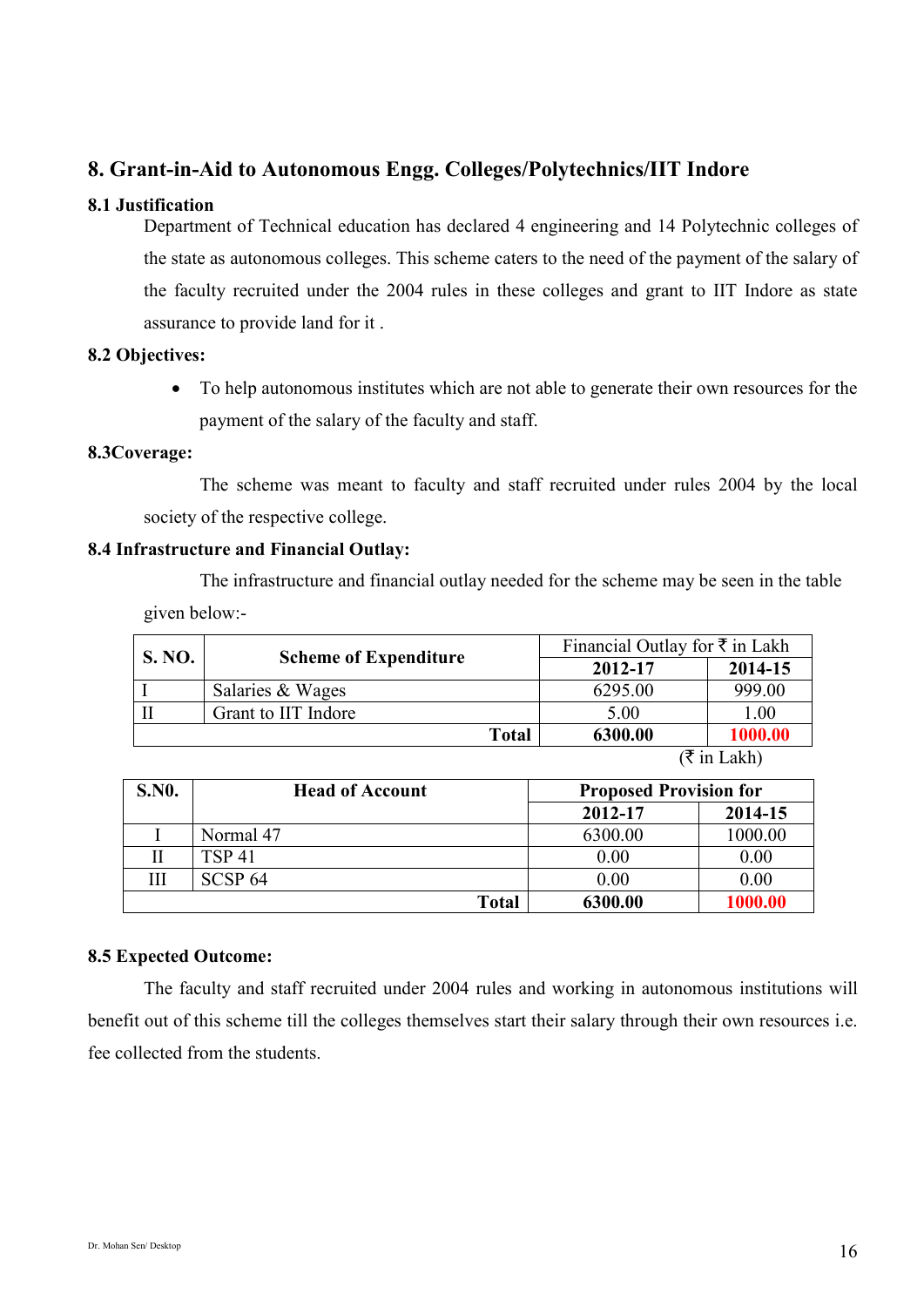# **9. Establishment & Strengthening of New Polytechnics**

#### **9.1 Justification**

Under the GOI scheme of "**Sub-Mission on Polytechnics under the Coordinated Action for Skill Development**", 21 new polytechnics have been started in Madhya Pradesh from 2009-10 till 2010-11. The state government bears the recurring expenditure on all these new polytechnics as per the policy.

#### **9.2 Objectives**

- o To provide access to technical education to the young generation living in economically backward areas of the state.
- o To improve the well being of young and uneducated masses living in the vicinity of these places where polytechnics are setup.

#### **9.3 Coverage**

Under this scheme 21 polytechnics have been opened till now.

| 2009-10           |  |  | 2010-11                 |                                                      | $2011 - 12$ |  |  |                                                                           |
|-------------------|--|--|-------------------------|------------------------------------------------------|-------------|--|--|---------------------------------------------------------------------------|
| Rewa,             |  |  |                         |                                                      |             |  |  | Sindhi, Dindori, Datia, Umaria, Shajapur, Jatara, Nasrullahganj, Itarasi, |
| Shivpuri, Sheopur |  |  |                         | Anooppur, Alirajpur, katni, Rajgarh, Pawai, Sendhwa, |             |  |  |                                                                           |
|                   |  |  | Dewas, Mandsore, Raisen |                                                      | Seronj      |  |  |                                                                           |

#### **9.4 Infrastructure and financial outlay**

The infrastructure and financial outlay needed for the scheme is given below:-

| <b>S. No.</b> |                               | Financial Outlay for $\overline{\tau}$ in Lakh |         |
|---------------|-------------------------------|------------------------------------------------|---------|
|               | Scheme of Expenditure         | 2012-17                                        | 2014-15 |
|               | Central share (Non-recurring) | 10630.00                                       | 0.00    |
|               | State share (Recurring)       | 3040.00                                        | 1800.00 |
|               | Total                         | 13670.00                                       | 1800 00 |

 $(\overline{\mathfrak{k}}$ in Lakh)

| <b>S.NO.</b> | <b>Head of Account (State share only)</b> | <b>Proposed Provision for</b> |         |  |
|--------------|-------------------------------------------|-------------------------------|---------|--|
|              |                                           | 2012-17                       | 2014-15 |  |
|              | Normal 47                                 | 13670.00                      | 1800.00 |  |
|              | SCSP <sub>64</sub>                        |                               | 00.00   |  |
|              | <b>Total</b>                              | 13670.00                      | 1800.00 |  |

#### **9.5 Expected Outcome:**

21 Polytechnics setup in backward and poorly serviced block of the state will improve the economy and well-being of the masses.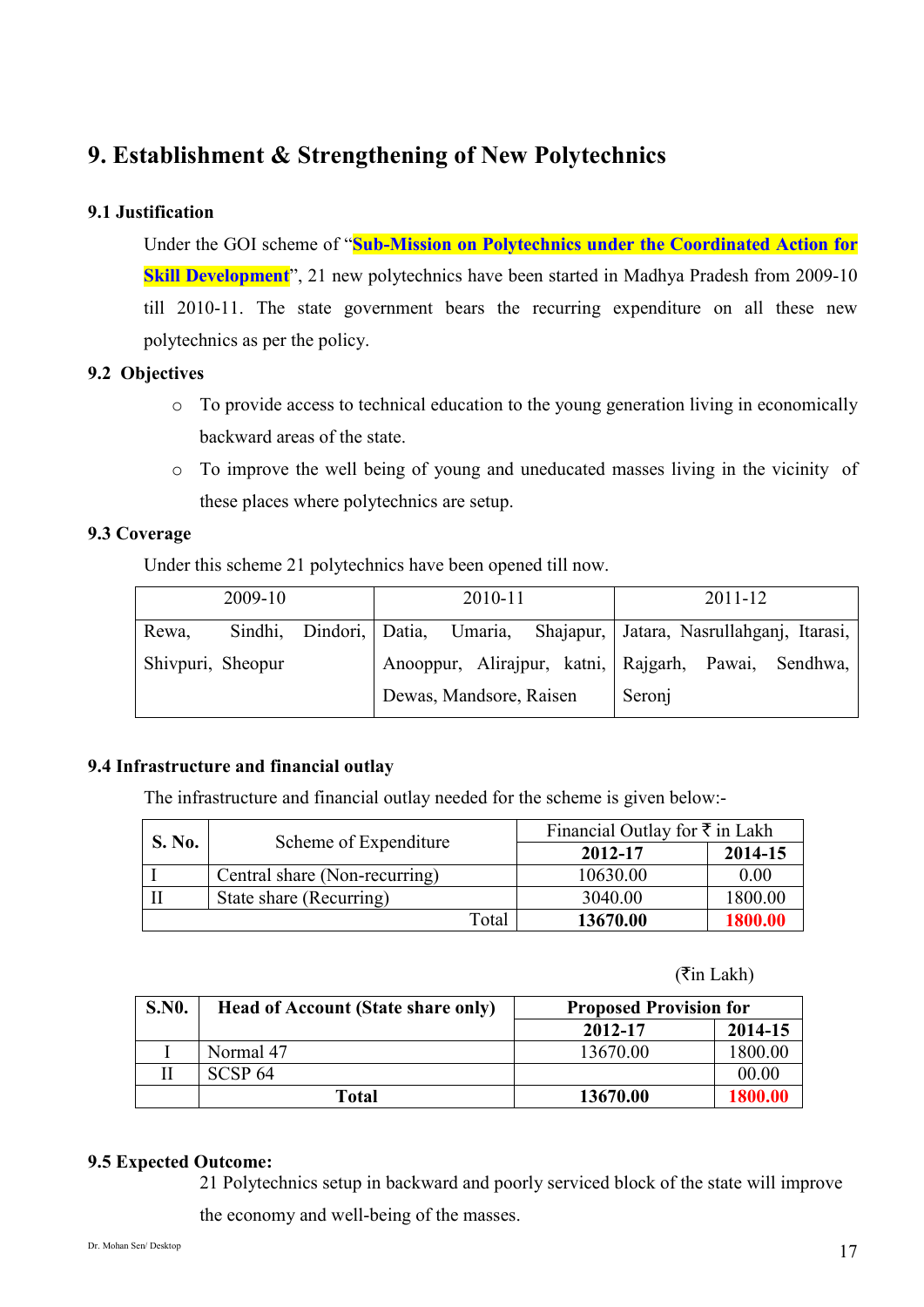# **10. Dr. Baba Sahib Ambedkar Polytechnic Scheme**

#### **10.1 Justification**

Department of Technical education has initiated an ambitious fully residential free of cost technical education scheme "**Baba Sahib Ambedkar Yojna**" in year 2006-07 for the SC category students.

#### **10.2 Objectives:**

o The main objective was to enable SC category students those were not able to continue their study due to poor financial condition of their parents and used to leave their studies mid-way through their career.

#### **10.3 Coverage:**

The scheme was floated for SC category students (Boys and Girls) of the state.

#### **10.4 Infrastructure and Financial Outlay:**

The infrastructure and financial outlay needed for the scheme may be seen in the table

given below:-

| S. NO.       |                                             | Financial Outlay for ₹in Lakh |         |
|--------------|---------------------------------------------|-------------------------------|---------|
|              | <b>Scheme of Expenditure</b>                | 2012-17                       | 2014-15 |
|              | New labs/ New class rooms/Hostel            | 1250.00                       | 330.00  |
| $\mathbf{I}$ | Salaries & Wages                            | 100.00                        | 5.00    |
| III          | Free Stationary, Books, Lodging Boarding &  | 4000.00                       | 470.00  |
|              | incentive for teachers and<br>stipend<br>to |                               |         |
|              | students/Akash Tablet                       |                               |         |
| IV           | Equipment/Furniture                         | 500.00                        | 45.00   |
| V            | <b>Advanced Technical Training</b>          | 150.00                        | 150.00  |
|              | <b>Total</b>                                | 6000.00                       | 1000.00 |

 $(\bar{\tau}$  in Lakh)

| <b>S.NO.</b> | <b>Head of Account</b> |           | <b>Proposed Provision for</b> |
|--------------|------------------------|-----------|-------------------------------|
|              |                        | 2012-2017 | 2014-15                       |
|              | SCSP <sub>64</sub>     | 6000.00   | 1000.00                       |
|              | <b>Total</b>           | 6000.00   | 1000.00                       |

#### **10.5 Expected Outcome:**

- o The fully residential and free of cost education tends to enhance the performance bar of the SC category students studying under this scheme.
- o The incentives meant for teachers and staff involved in implementing this scheme was also instrumental in giving their best to the students.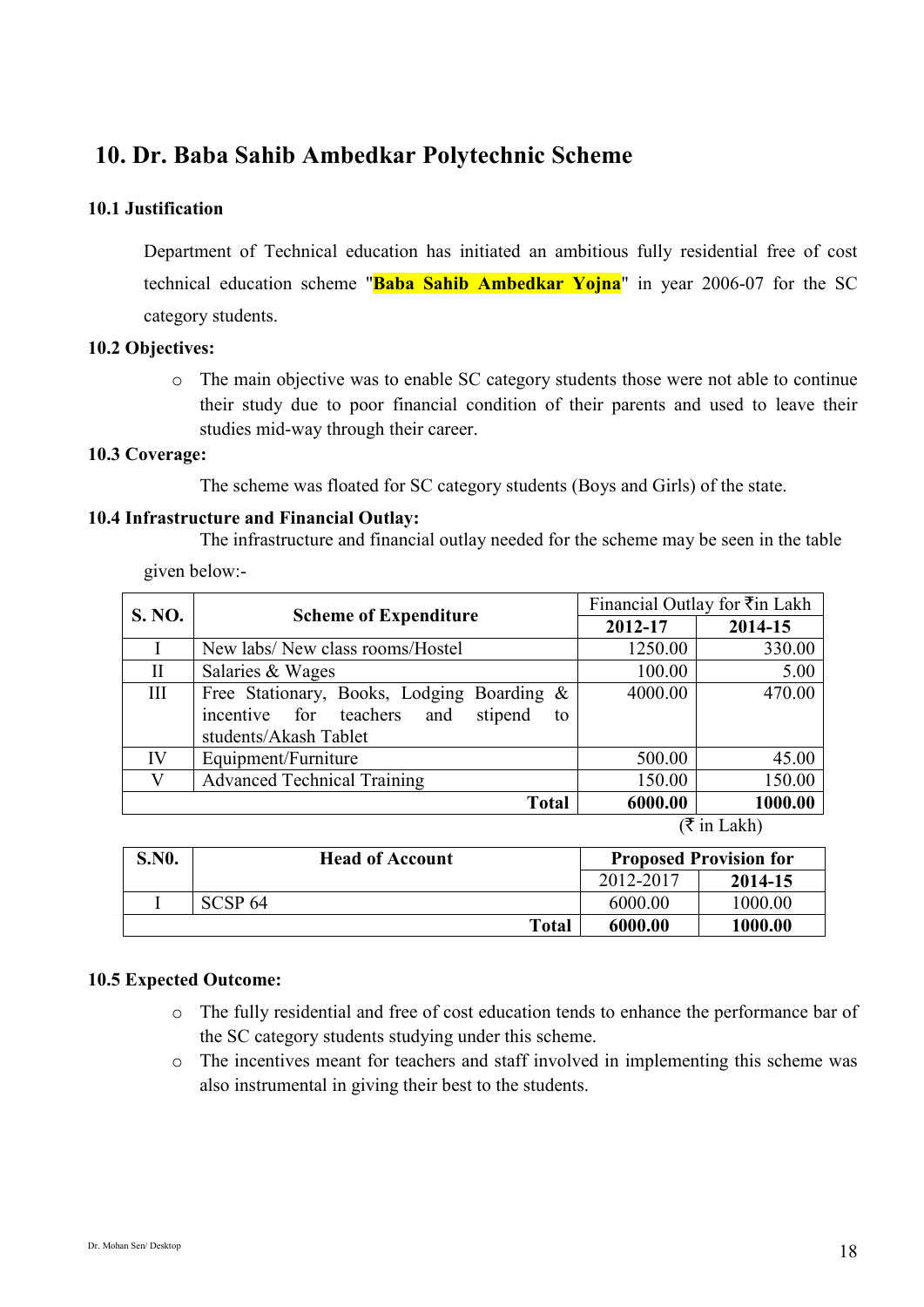# **11. Eklavya Polytechnic Scheme**

#### **11.1 Justification**

Department of technical education has initiated another ambitious fully residential free of cost technical education scheme named "**Ekalavya Poytechnic Yojna**" in year 2006-07 for ST category students.

#### **11.2 Objectives:**

o The main objective was to enable ST category students those were not able to continue their study due to poor financial condition of their parents and used to leave their studies mid-way through their career.

#### **11.3 Coverage:**

The scheme was floated for ST category students (Boys and Girls) of the state.

#### **11.4 Infrastructure and Financial Outlay:**

The infrastructure and financial outlay needed for the scheme may be seen in the table

given below:-

| S. NO.       |                                                                                                                    |         | Financial Outlay for $\overline{\tau}$ in Lakh |
|--------------|--------------------------------------------------------------------------------------------------------------------|---------|------------------------------------------------|
|              | <b>Scheme of Expenditure</b>                                                                                       | 2012-17 | 2014-15                                        |
| I            | New labs/ New class rooms/Hostel                                                                                   | 1250.00 | 300.00                                         |
| $\mathbf{I}$ | Salaries & Wages                                                                                                   | 100.00  | 5.00                                           |
| Ш            | Free Stationary, Books, Lodging Boarding &<br>stipend<br>incentive for teachers and<br>to<br>students/Akash Tablet | 4000.00 | 500.00                                         |
| IV           | Equipment/Furniture                                                                                                | 570.00  | 45.00                                          |
| V            | <b>Advanced Technical Training</b>                                                                                 | 150.00  | 150.00                                         |
|              | <b>Total</b>                                                                                                       | 6070.00 | 1000.00                                        |
|              |                                                                                                                    |         | (₹ in Lakh)                                    |

| <b>S.NO.</b> | <b>Head of Account</b> |           | <b>Proposed Provision for</b> |  |
|--------------|------------------------|-----------|-------------------------------|--|
|              |                        | 2012-2017 | 2014-15                       |  |
|              | <b>TSP 41</b>          | 6070.00   | 1000.00                       |  |
|              | <b>Total</b>           | 6070.00   | 1000.00                       |  |

#### **11.5 Expected Outcome:**

- o The fully residential and free of cost education tends to enhance the performance bar of the SC category students studying under this scheme.
- o The incentives meant for teachers and staff involved in implementing this scheme was also instrumental in giving their best to the students.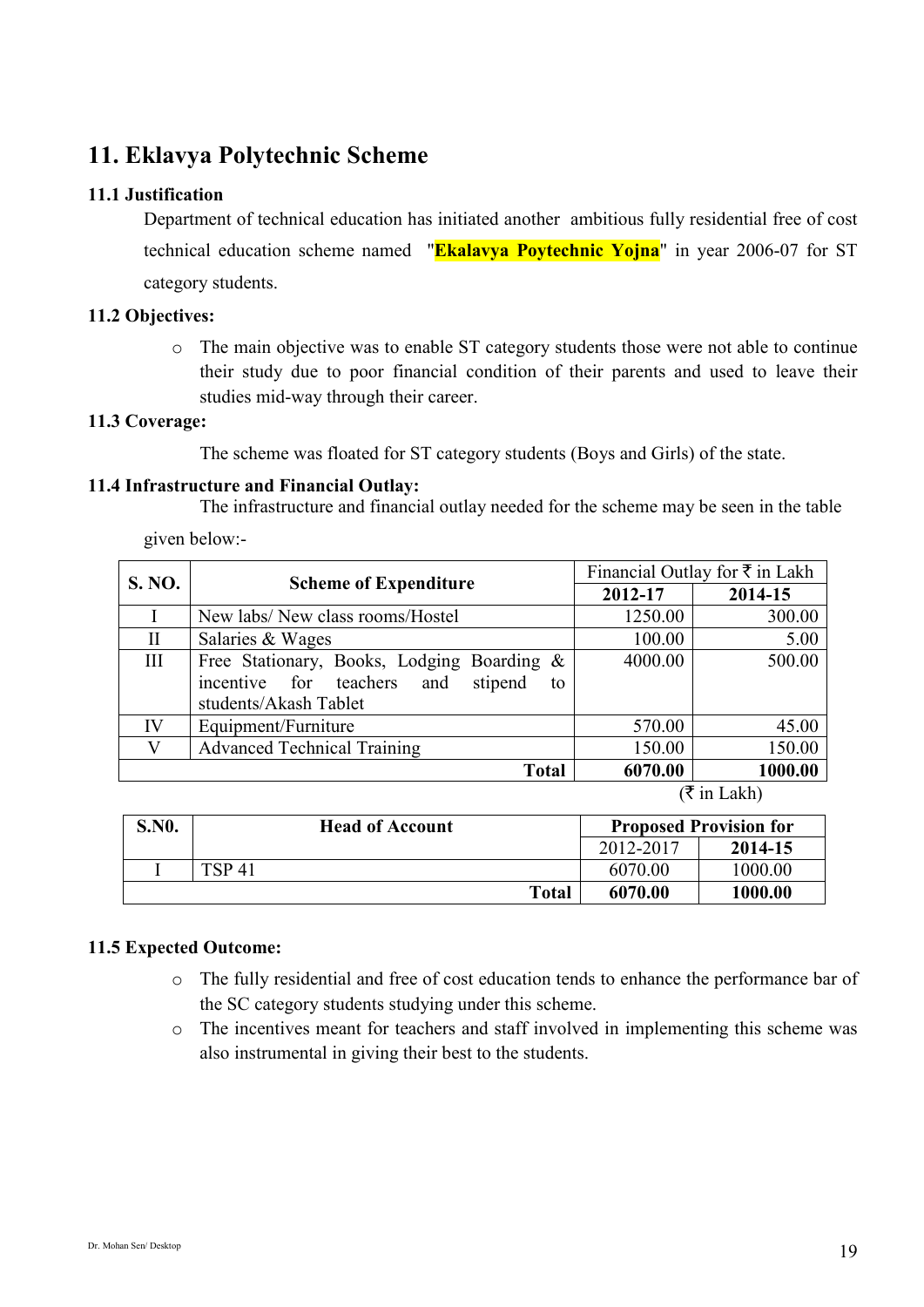# **12. Technical Education Quality Improvement Programme-II**

In December, 2002, the Ministry of Human Resources and Development launched the "Technical Education Quality Improvement Programme (TEQIP)" with the aim of improving quality of technical education and enhancing existing infrastructure of the institutions so that these can compete with best in the world in technical education.

#### **12.1 Justification**

TEQIP Phase-II comes under Centrally Sponsored Scheme (CSS) with the assistance of the World Bank. The funding pattern will be 75:25 between the Centre and the participating States. The TEQIP-II project is for the duration of 4 years. The Programme will last from 2011-12 to 2014-15. SGSITS Indore, SATI Vidisha, MITS Gwalior, UIT RGPV and one private institute SIRT Bhopal were chosen to get the benefits of TEQIP-II.

#### **12.2 Objectives**

o Improving quality of technical education and enhancing existing capabilities of the Institutions to become dynamic, demand-driven, quality conscious, efficient and forward looking, responsive to rapid economic and technological developments occurring both at national and international level

#### **12.3Coverage**

o SGSITS Indore, SATI Vidisha, MITS Gwalior, UIT RGPV and one private institute SIRT Bhopal were chosen to get the benefits of TEQIP-II.

#### **12.4 Infrastructure and financial outlay**

The infrastructure and financial outlay needed for the scheme is given below.

| S.           | Scheme of Expenditure         | Financial Outlay for $\overline{\tau}$ in Lakh |            |         |
|--------------|-------------------------------|------------------------------------------------|------------|---------|
| No.          |                               | 2012-17                                        |            | 2014-15 |
|              |                               | State share                                    | 150.00     | 245.00  |
|              | SPFU Office expenses          | Central share                                  | 350.00     |         |
| П            |                               | State share                                    | 2400.00.00 |         |
|              | Grant to Engineering Colleges | Central share                                  | 3675.00    |         |
| <b>Total</b> |                               | State share                                    | 2550.00    |         |
|              |                               | Central share                                  | 4025.00    | 245.00  |

 $(\overline{\mathfrak{k}}$ in Lakh)

| <b>S.NO.</b> | <b>Head of Account</b> | <b>Proposed Provision for</b> |         |
|--------------|------------------------|-------------------------------|---------|
|              |                        | 2012-17                       | 2014-15 |
|              | Grant 70               | 2550                          | 245.00  |
|              | Total                  | 2550                          | 245.00  |

#### **12.5 Expected Outcome**

Initiation of research and development activities in the institutes will raise the quality of education being imparted to the students and institutions will able to produce quality teachers in technical education.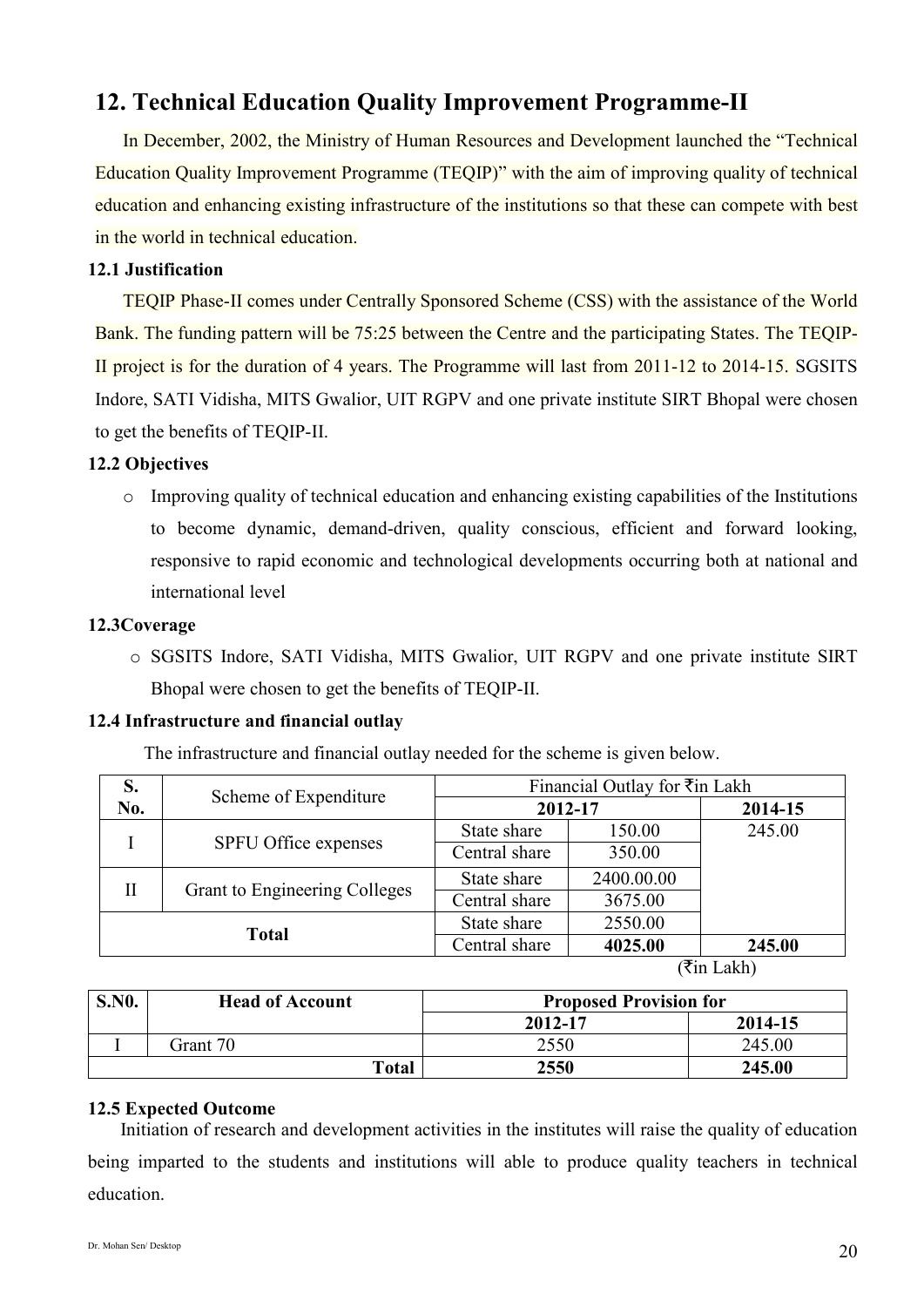# **13. Polytechnics under PPP Mode**

Department of technical education & skill development MP is also keenly interested in running state owned Polytechnics under PPP through the leading industrial house.

#### **13.1 Justification**

- The collaboration with a private partner will enhance the employability skills of the students by allowing internship for students from the polytechnics and facilitate for placement of the students from the polytechnics.
- Partner will enable the faculty to take hand-on training/experience on shop floor via industry partner.

#### **13.2 Objectives**

- Enhance the quality of diploma graduates through on job training facilities through a private partner (industry).
- The shortage of faculty will be taken care of by the private partner.
- The course curriculum will be designed as per the needs of the industrial sector.
- Motivate the faculty/staff and others to excel in their responsibilities by employing TQM.

#### **13.3 Coverage**

The scheme will cover the recently opened polytechnics in educationally backward and underserved districts of the state and those polytechnics previously opened in category C districts but not showing good performance.

#### **13.4 Infra-Structure and financial outlay**

The infrastructure and financial outlay needed for the scheme may be seen in the table below:

| <b>S. No.</b> | Scheme of Expenditure                                         | Financial Outlay for $\bar{\tau}$ in Lakh |         |
|---------------|---------------------------------------------------------------|-------------------------------------------|---------|
|               |                                                               | 2012-17                                   | 2014-15 |
|               | Grant to the prospective private partner for a<br>polytechnic | 80.00                                     | 1.00    |
|               | Total: $-$                                                    | 80.00                                     | 1.00    |
|               |                                                               | $\sqrt{+}$ : T $-1.1$ .                   |         |

 $(\xi$  in Lakh)

| <b>S.NO.</b> | <b>Head of Account</b> |         | <b>Proposed Provision for</b> |
|--------------|------------------------|---------|-------------------------------|
|              |                        | 2012-17 | 2014-15                       |
|              | Normal 47              | 80.00   | .00                           |
|              | <b>Total</b>           | 80.00   | $1.00\,$                      |

#### **13.5 Expected Outcome:**

The polytechnics under PPP mode will able to function efficiently and will produce fit for employment category students.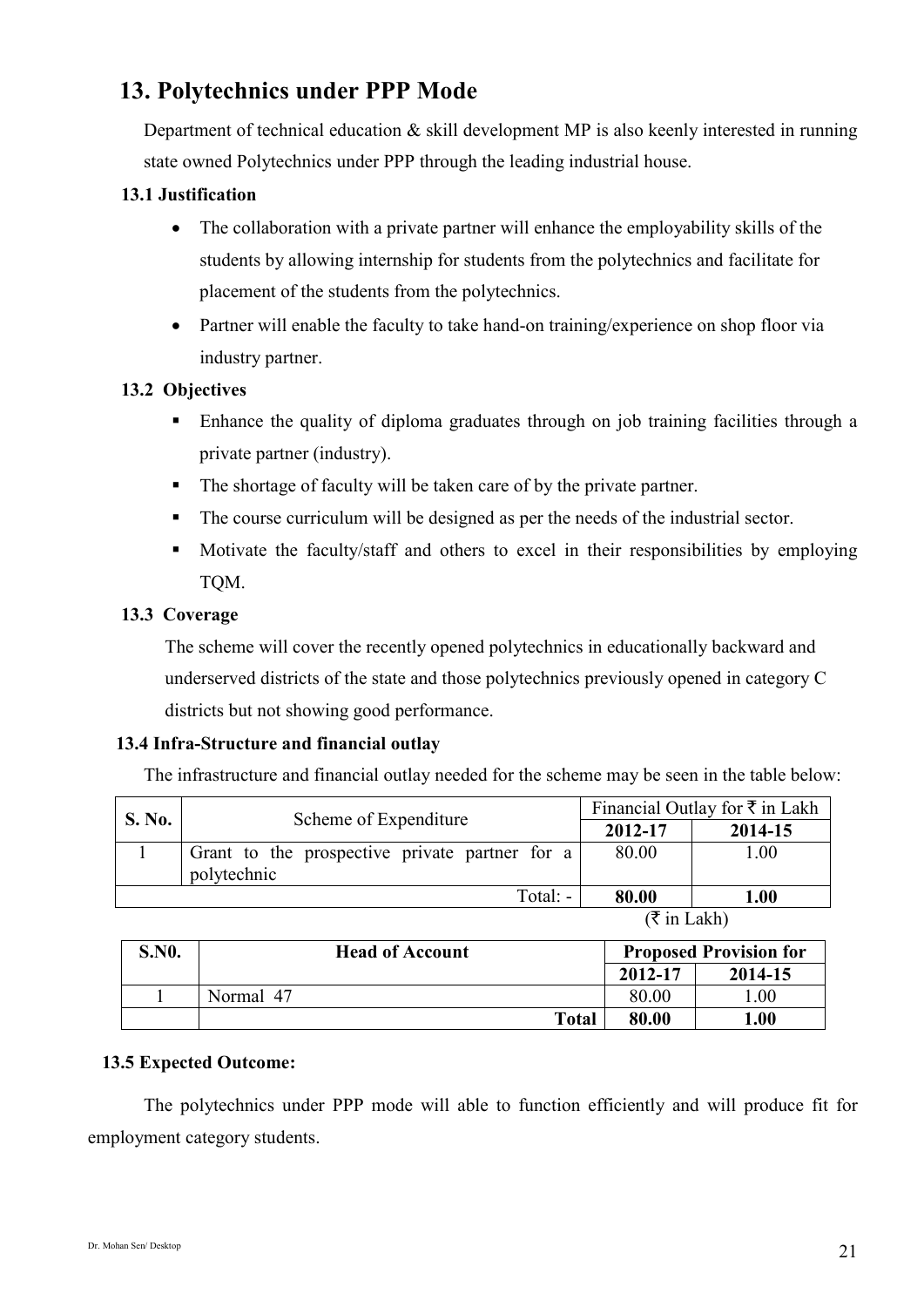#### **14.Establishment of 03 Regional Centres of DTE**

During the last few years, tremendous growth has been achieved by the state in technical education. At present more than 715 institutes are running in the state with more than 1.25 lacs students enrolled under various professional courses. As the expansion of technical education is taking place in backward and poorly developed regions of the state such as Seronj, Alirajpur, Pawai (Panna), Nowgong, Jhabua and many more such places. It has now become imperative to establish 03 multi-utility regional centres of Directorate of Technical Education (DTE) at Indore, Gwalior and Jabalpur to expedite the administrative work of the institutes located in these regions and to cater the needs of employment related activities of the students

#### **14.1 Justification**

The present DTE setup was planned way back in 1960's which is quite inadequate to meet the state's aspirations in achieving excellence in technical education and provide quality technical education to the students of this country. State is in the process of expanding the technical education by opening new polytechnic colleges under the central assistance schemes and establishing new engineering colleges in the backward un-served belts of the state. The major problem envisaged is the lack of guidance and supervision of the institutes located in these regions, administrative problems, employment oriented training and placement of the students, shortage of qualified teachers in the institutions. With expanding DTE, one will able to get the necessary help and guidance on key administrative problems related to utilization of the budget and carrying out the better communication and flow of data to the head office at Bhopal and organize employment related activities at these centres without putting the teaching staff under stress

#### **14.2 Objectives**

- To overcome the difficulties faced by the institutes far away from the HOD office.
- Inability of the institutes to utilize the central/state govt grants due to acute faculty shortage in the technical institutions of the state.
- To create an platform for the remotely located institutions to enable their students to get employment oriented training centres.
- 

•

#### **14.3 Coverage**

The scheme will benefit the faculty and students of all the private as well as state run polytechnics and engineering colleges of the state.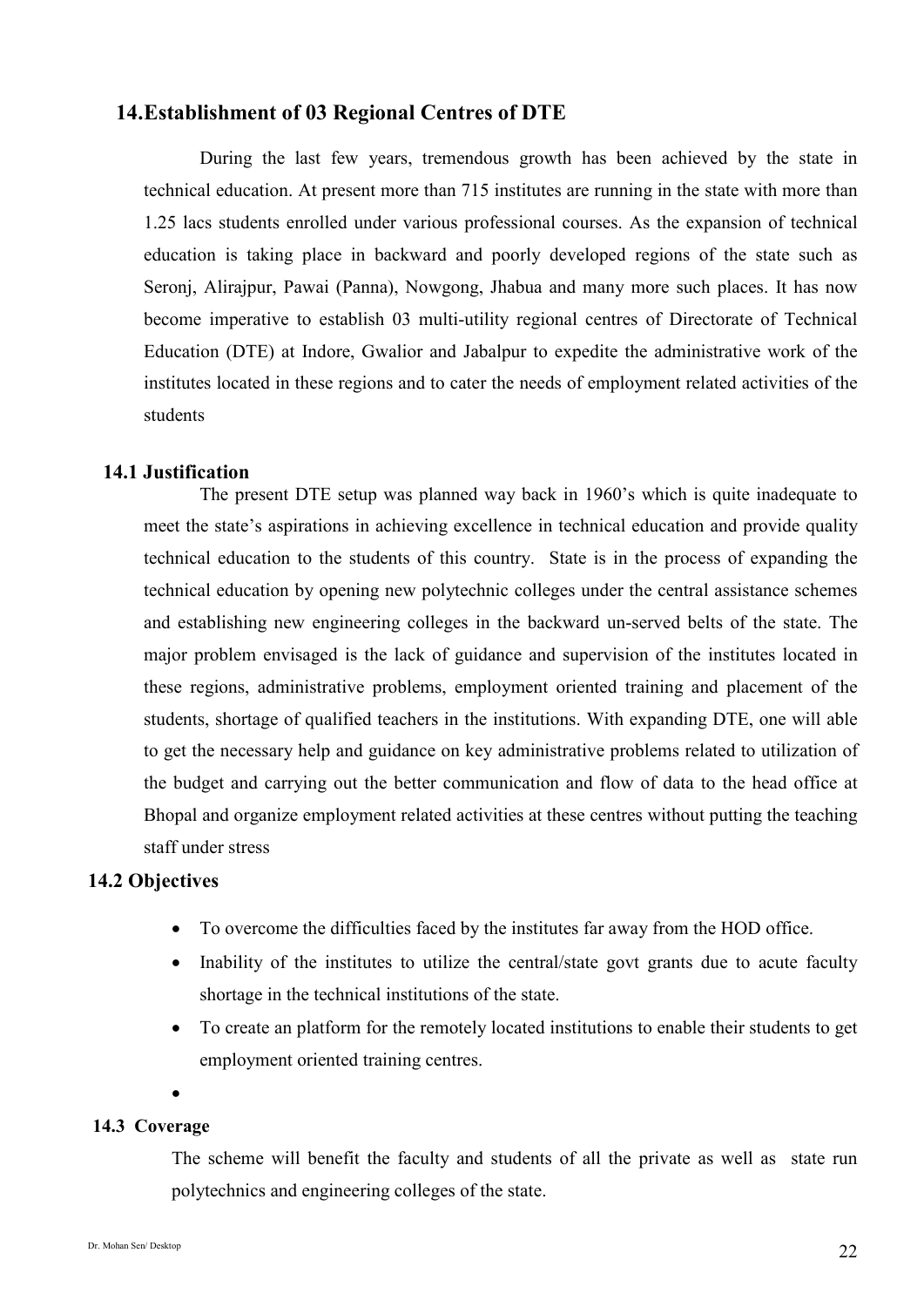#### **14.4 Infra-Structure and financial outlay**

| S. No. | Scheme of Expenditure                | Financial Outlay for $\overline{\tau}$ in Lacs |                         |  |
|--------|--------------------------------------|------------------------------------------------|-------------------------|--|
|        |                                      | 2012-17                                        | 2014-15                 |  |
|        | Establishment of 03 regional centres | 0.00                                           | 0.00                    |  |
|        | Total :-                             | 0.00                                           | 0.00                    |  |
|        |                                      |                                                | $(3\bar{\tau}$ in Lacs) |  |

| <b>S.NO.</b> | <b>Head of Account</b> |         | <b>Proposed Provision for</b> |
|--------------|------------------------|---------|-------------------------------|
|              |                        | 2012-17 | 2014-15                       |
|              | Normal 47              | 0.00    | 0.00                          |
|              | Total :-               | 0.00    | 0.00                          |

#### **14.5 Expected Outcome:**

The establishment of 03 regional centres will enable to improve the quality of technical education across the state run polytechnics and engineering colleges.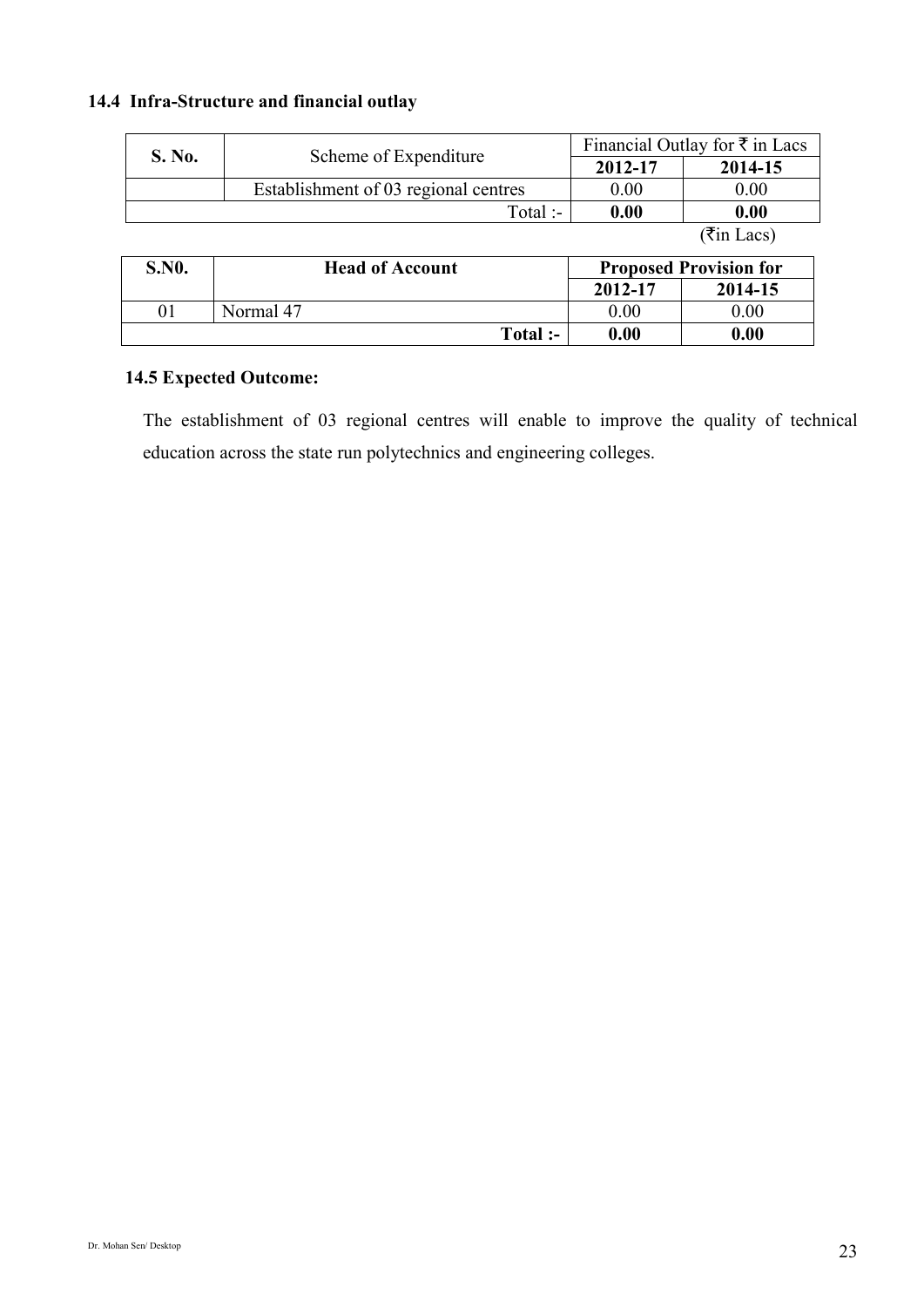# . **15. Smart/Virtual Class Rooms / E-vaani/ Research & Innovation/ Tech Friend Faculty Scheme**

The engineering colleges under National Knowledge Network (NKN) and polytechnics under National Mission on Education thorough Internet Communication Technologies (NME-ICT) are to be connected through high speed internet. To avail the benefits of these schemes, ours institutes should have minimum required infrastructure of smart/virtual classroom.

#### **15.1Justification**

The state technical institutes are plagued with shortage of qualified teachers and wired class rooms to access the quality lectures from IITs/NITs/Universities. Developing the smart/virtual class rooms setup in the institutions will alleviate this problem to great extent.

#### **15.2 Objectives**

- o To overcome the acute faculty shortage in the technical institutions of the state.
- o To provide a facility in the institutions through which the students get an opportunity to interact with the eminent teachers of higher level technical institutions of the country.

#### **15.3Coverage**

The scheme will benefit the faculty and students of the state run polytechnics and four state autonomous engineering colleges.

#### **15.4 Infra-Structure and financial outlay**

| <b>S. No.</b> | Scheme of Expenditure                   | Financial Outlay for $\bar{\tau}$ in Lakh |                     |
|---------------|-----------------------------------------|-------------------------------------------|---------------------|
|               |                                         | 2012-17                                   | 2014-15             |
|               | Setting up smart/virtual class rooms/e- | 0.00                                      | 550.00              |
|               | vaani program/research & innovation/    |                                           |                     |
|               | Tech friendly faculty scheme            |                                           |                     |
|               | Total :-                                | 0.00                                      | 550.00              |
|               |                                         |                                           | $(F \cup I \cup I)$ |

 $(\xi$  in Lakh)

| <b>S.NO.</b> | <b>Head of Account</b> |         | <b>Proposed Provision for</b> |
|--------------|------------------------|---------|-------------------------------|
|              |                        | 2012-17 | 2014-15                       |
| 01           | Normal 47              | 0.00    | 550.00                        |
|              | Total :-               | 0.00    | 550.00-                       |

#### **15.5 Expected Outcome**

The setting up smart class room will enable the DTE to run **e-vaani** scheme and thus overcome the acute shortage of faculty. DTE will able to transmit the e- lecture from major cities like Bhopal, Ujjain and Jabalpur to those students studying in remotely placed polytechnics.

#### **E-Vaani (E-Lecture Scheme**)

The thrust of  $12<sup>th</sup>$  five year plan is on consolidating and improving the capacity and quality of

Dr. Mohan Sen/ Desktop  $24$ the existing institutes rather than wayward expansion. The acute shortage of faculty in states<br>
Dr. Mohan Sen/Desktop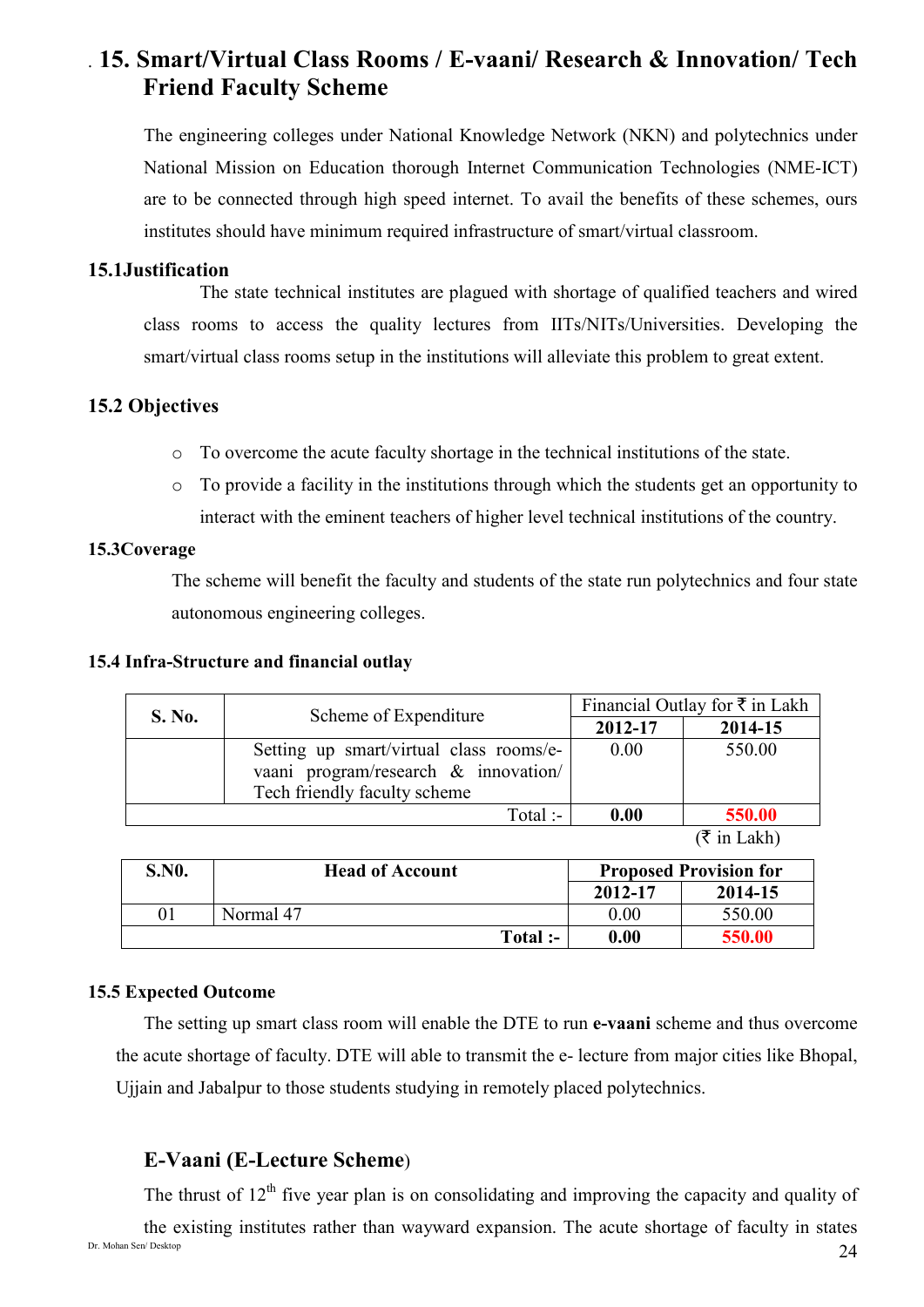polytechnics have led the DTE to launch a new scheme named e-vaani by Hon. CM Shri Shivraj Singh Chouhan on 26<sup>th</sup> August 2013 at Lal Parade ground Bhopal.

#### o **Justification**

The majority of state run polytechnics are reeling under the faculty crunch. It is the foremost task of this office to provide good quality faculty to its each and every college. To provide quality education through e-lecture is the most potent option to overcome the shortage of faculty in polytechnics.

#### o **Objectives:**

- To provide e-lectures in 04 core branches e.g. civil, mechanical, electrical and electronics from Bhopal.
- The availability of rich and quality faculty in SV/ Govt Women Polytechnic Bhopal paved the way to overcome the shortage of faculty.

#### o **Coverage**

Initially the scheme was launched in 07 polytechnics and 04 more were added later on. This year it will reach to 15 polytechnics.

#### o **Expected Outcome**

The e-vaani scheme will not only the answer for the acute shortage of faculty but it has enabled the DTE to provide the services of the faculty stationed at major cities like Bhopal, Ujjain and Jabalpur to those students studying in remotely placed polytechnics.

# **Research & Innovation Centre Scheme**

The Directorate of Technical Education plans to develop six multi-utility research & innovation centres (RIC) at Bhopal, Gwalior, Jabalpur, Khandwa, Sagar and Ujjain to cater the needs of the engineering and polytechnic students to work on their innovative ideas in their project work. At these centres, students will able to get the material and technical support for their laboratory and project work.

| Zone | Polytechnics                                                             | Nodal Centre                         |
|------|--------------------------------------------------------------------------|--------------------------------------|
|      | Ujjain, Jhabua, Pachore, Jaora, Jawad, WP<br>Indore, Sri Vaishnav Indore | Polytechnic Ujjain                   |
|      | Gwalior, WP Gwalior, Morena, Bhind, Dabra,<br>Raghogarh                  | Dr. BR Ambedkar Polytechn<br>Gwalior |
| 3    | Panna, Nowgong, Damoh, Tikamgarh, Khurai,<br>Sagar                       | <b>SR Polytechnic Sagar</b>          |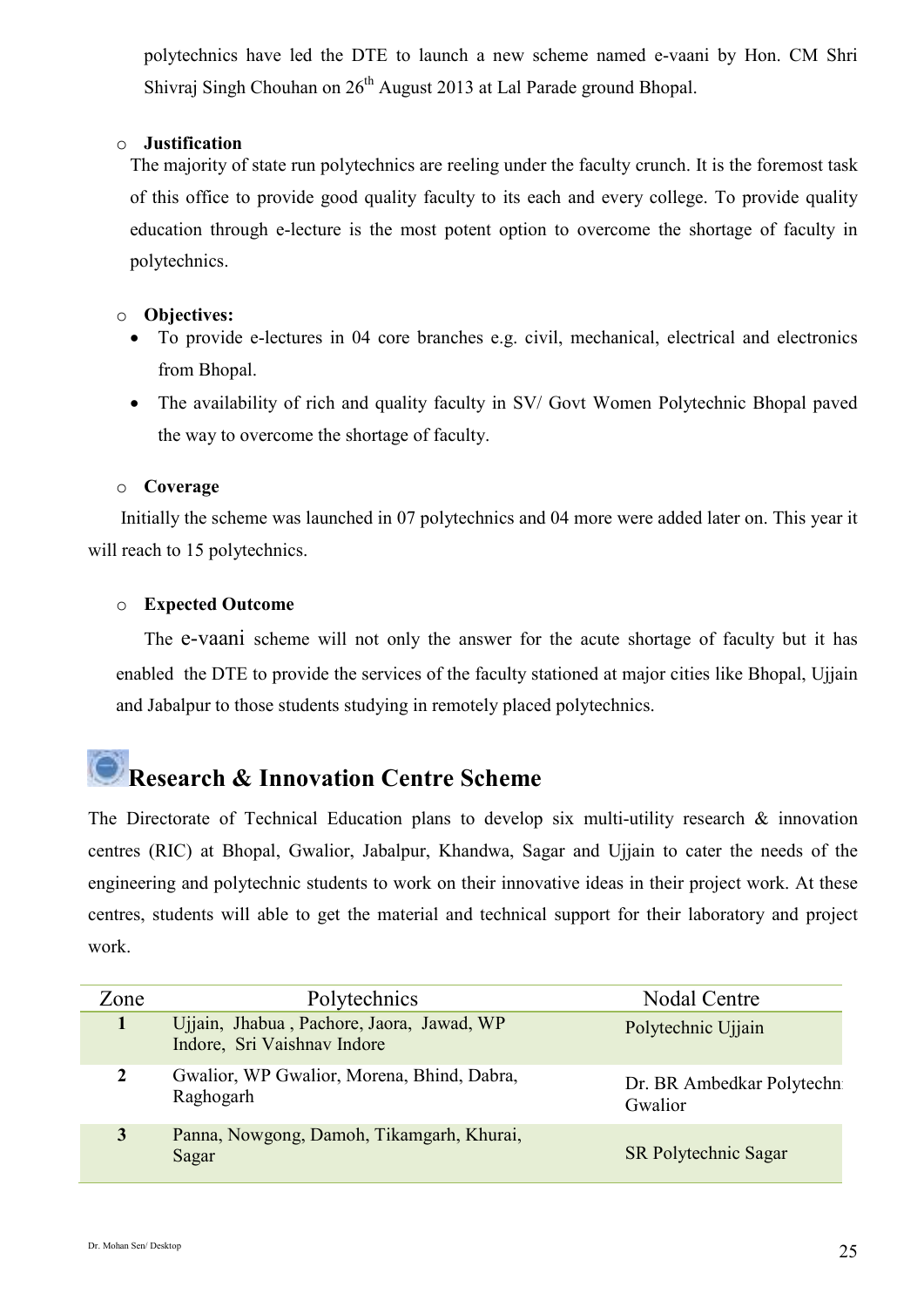| 4 | Kalaniketan, WP Jabalpur, Shahdol, Mandla,<br>Chhindwara, Seoni, Balaghat, Narsinghpur,<br>Khirsadoh, Satna | Kalaniketan Jabalpur        |
|---|-------------------------------------------------------------------------------------------------------------|-----------------------------|
| 5 | SV Bhopal, WP Bhopal, Hoshangabad,<br>Ashoknagar, Harda, Sehore, Betul, SATI Vidisha                        | SV Polytechnic Bhopal       |
| 6 | Khandwa, Dhar, Barwani, Burhanpur, Khargone,<br>Sanawad                                                     | MGP Polytechnic<br>Khargone |
|   | $\overline{\phantom{a}}$                                                                                    |                             |

#### o **Justification**

The quality of project work in both engineering/polytechnic colleges have gone down drastically due to lack of technical/ material support to the students. These centres will provide not only the technical/ material support to the students but will get them the opportunity to get in touch with the best faculty of the nation drawn from IITs/NITs/DRDOs/DMRL etc.

#### o **Objectives**

- o The students will able to realize and work on their dreams by giving them the opportunity to dissemble and assemble the out dated and discarded items.
- o The live inter-action with the invited experts will give them the much needed exposure to the real-life problems associated with the project work.
- o The students will able to plan and prepare their in-house project which now-a-days is being made from market.
- o The creativity and innovative skills of the students, faculty, and support staff will make great impact once they start doing something under one roof.
- o Further addition of e-learning centre will open the window of opportunity tour faculty and students to interact with best researchers of the world.
- o These centres will enable the students from other colleges to interact with each other and work in a team which will inculcate the spirit of team work in students .
- o These centres will be used to arrange pre-placement talks, pool campuses and other initiatives.

#### o **Coverage**

The scheme will benefit the students of the state run polytechnics and five state autonomous engineering colleges.

#### o **Expected Outcome**

o The setting up these centres will lead to enhance the knowledge base of the students, the innovative project work done by the students. The level of employability will increase as pre-placement talks, pool campuses and other initiatives will take place at these centres thus opening a window to the all the students of the nearby region.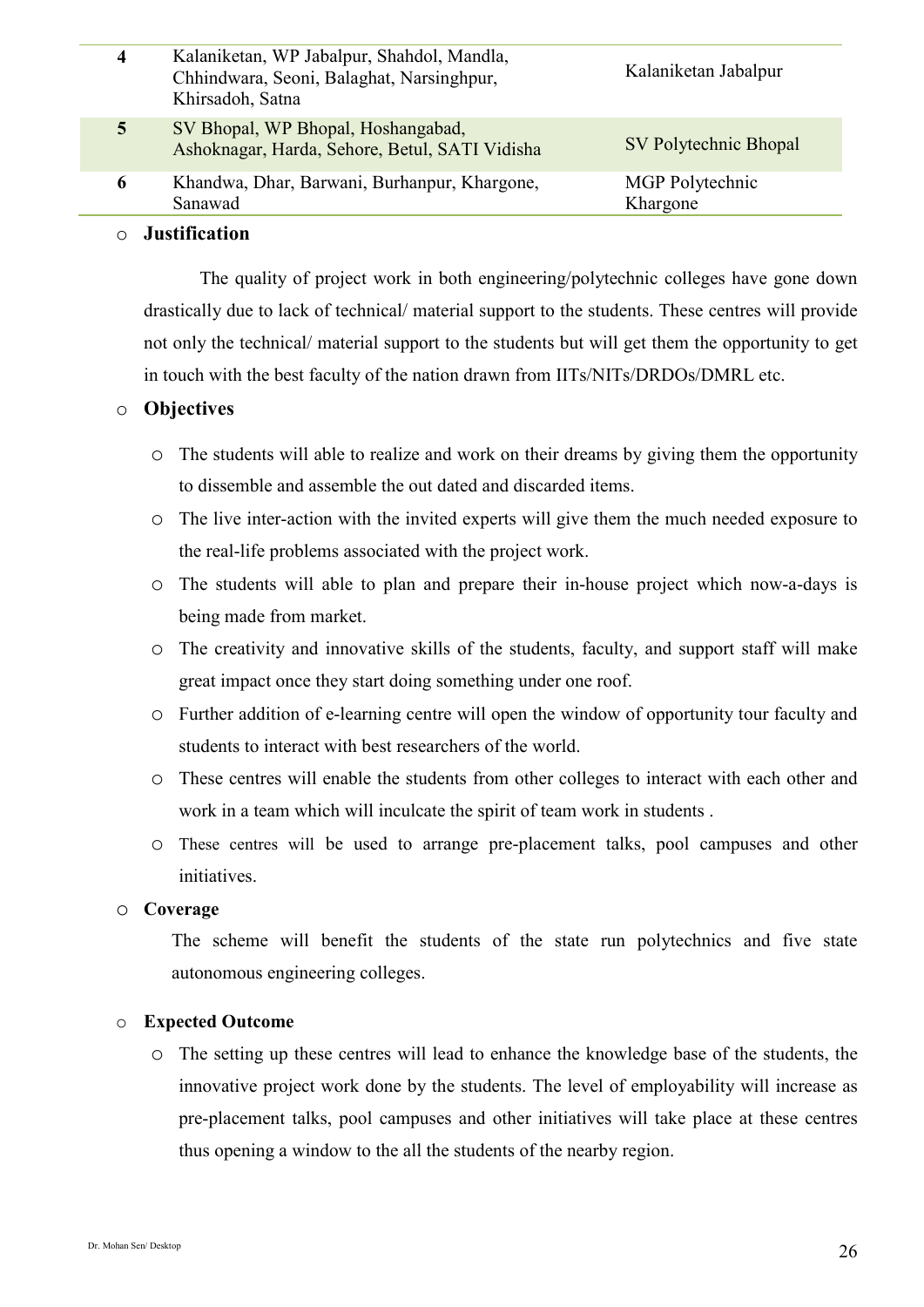

#### **Tech-Friend Faculty Scheme**

Scheme is aimed at supplementing  $\&$  providing expertise to teaching and research in those areas in which state run engineering and polytechnics do not have the expertise. This scheme envisages getting the services of the highly motivated working professionals on weekend from the field of Telecommunication, Irrigation, Public Health Engineering, Bridge Corporation, Research Centres, National Highway Authority, Public Works Department, National Informatics Centre, Urja Vikas Nigam, State Power Transmission Company, Testing & Measuring Labs, and Works Managers from local Car dealers, industries etc. to provide direct interaction with the students in their colleges.

#### o **Justification**

The lack of practical knowledge in faculty combined with its acute shortage in state's engineering and polytechnic colleges is one of the major stumbling blocks in making the students employable. The remotely located polytechnics are not the preferable choice of the regular faculty. The situation is rather not good in case of imparting the practical training to the students. The Tech-Friend Faculty Scheme will enable the students to learn the basic and practical aspects of the real-life engineering projects/work going on in all possible areas from the professionals having engineering background and employed in govt./semi govt. organizations and industries.

#### o **Objectives**

o The students will able to understand the practical aspects of the real life projects e.g. how road is made, how railway track is laid down, how telephone exchange, mobile tower works, how a transformer is installed, how the car wheels are balanced and why it is necessary, what to do when clutch fails etc.